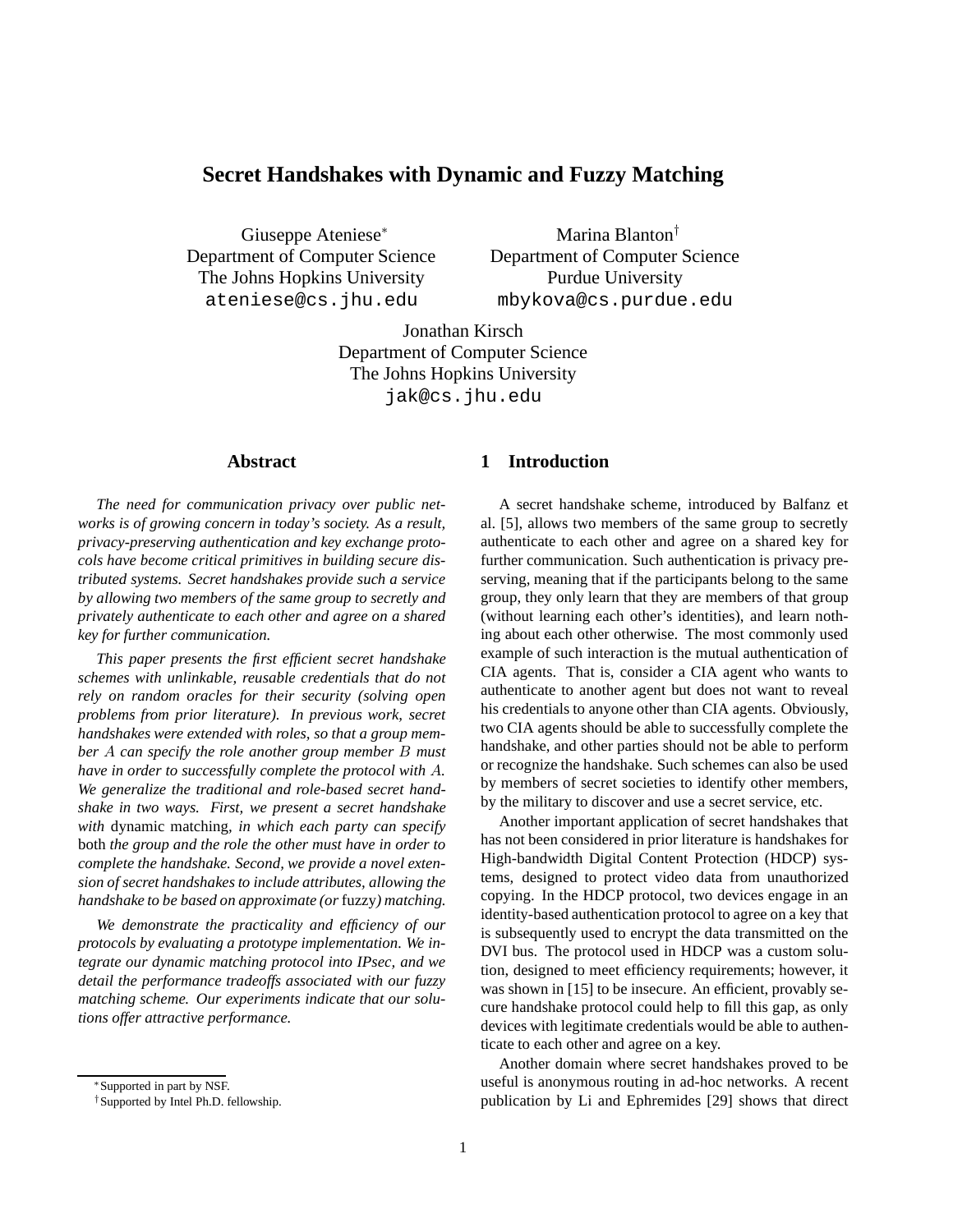usage of secret handshakes for anonymous routing outperforms all existing solutions. Earlier work in that direction [47, 46] is also reminiscent of (and was inspired by) secret handshake schemes.

An important extension of secret handshakes is to include roles: users can require that group members' affiliations are revealed only to members who hold specific roles in the group. For example, a vehicle operator Alice might want to authenticate herself to Bob only if Bob can authenticate as a policeman. In this case, Alice specifies what role Bob must have in order for the handshake to succeed, and Bob specifies what role Alice must have. In this work, we take the flexibility of secret handshakes with roles to a new level: in addition to being flexible in specifying user roles, members can now specify the group of the person with whom they would like to perform a secret handshake. This *dynamic matching* (rather than a static group setting) is what distinguishes our protocols from prior work. This new model will allow for successful handshakes between, for instance, members of sister societies, instead of just members of the same society.

Furthermore, we extend the framework of secret handshakes to support attributes and provide approximate (or *fuzzy*) attribute-based matching. That is, now each member has a number of attributes (call it  $n$ ) associated with her membership, such as the group, role, seniority, possibly an alternative group, etc. At the time of a handshake Alice specifies what attributes Bob must have, and the handshake succeeds if Bob's credentials match d or more of the attributes specified by Alice for some threshold  $d \leq n$ . The same applies to Bob who specifies attributes for Alice. Such an extension adds a lot of flexibility and power to the authentication rules of secret handshakes. For instance, now Alice can require Bob to be a CIA agent and have either top secret or secret clearance level. We refer to our new notion of secret handshakes (in both of the above settings) as *unrestricted* secret handshakes.

Perhaps the most appealing application of secret handshakes with the new extended capabilities, which already can be used today, is social networks such as online dating. That is, consider Alice who has a set preferences that her potential partner must satisfy. The preferences she has are private, and she does not want to reveal them to others. Similarly, Bob has a set of requirements that his partner must match. Attribute-based secret handshakes then naturally allow them to check whether each of them meets the expectations of the other without revealing any additional information and, if so, exchange their contact information using the shared key.

Many existing authentication and signature schemes fall short of solving this seemingly simple authentication problem. That is why secret handshakes received a fair amount of attention in the literature (see, e.g., [5, 44, 13, 40, 39,

42, 48]). Despite this, an efficient secret handshake scheme with unlinkable reusable credentials secure in the standard model remained to be an open problem. In this paper, we show that solutions to secret handshakes exist that combine efficiency and unlinkability and do not rely on random oracles in their security, even in our new flexible models, thus closing this gap. Our protocols are built using an Identity-Based Encryption (IBE) and are the first of their kind. Our solution to secret handshakes with fuzzy matching also uses the ideas underlying the construction of fuzzy IBE [36].

To demonstrate the practicality and efficiency of our protocols, we provide a prototype implementation. It consists of (i) integrating secret handshakes with dynamic matching into the key management functionality of IPsec, which resulted in only a small overhead, and (ii) evaluating an implementation of our fuzzy handshake scheme, which resulted in very reasonable performance.

To summarize, our contributions consist of the following: We extend secret handshakes to permit dynamic matching and present an IBE-based solution to the problem. We also introduce attributes into secret handshakes and extend the model to permit fuzzy matching, which significantly enriches the set of policies that secret handshakes can support. We provide solutions to both types of unrestricted secret handshakes, which are the first schemes that are simultaneously (a) efficient, (b) use unlinkable reusable credentials, and (c) secure in the standard model. Our experimental results indicate that both of our solutions perform well in practice.

The rest of this paper is organized as follows: in Section 2 we give an overview of secret handshake literature. Section 3 defines a secret handshake scheme and its security, and Section 4 provides background information. Section 5 gives our construction for secret handshakes with dynamic matching, and in Section 6 we show how to build secret handshakes with approximate matching. In Section 7 we comment on deployment issues, and Section 8 reports on implementation results. Lastly, Section 9 concludes the paper.

# **2 Related Work**

In this section we review only existing literature on secret handshakes and other closely related constructions. For other anonymity tools that cannot adequately address the problem of secret handshakes see, for instance, [5, 44].

The first solution to the problem of secret handshakes is due to Balfanz et al. [5]. Their scheme is simple and efficient but requires single-use pseudonyms to achieve unlinkability, which means that each user must store a large number of credentials. The solution supports authentication of members with roles, and the scheme is proven to be secure in the random oracle model.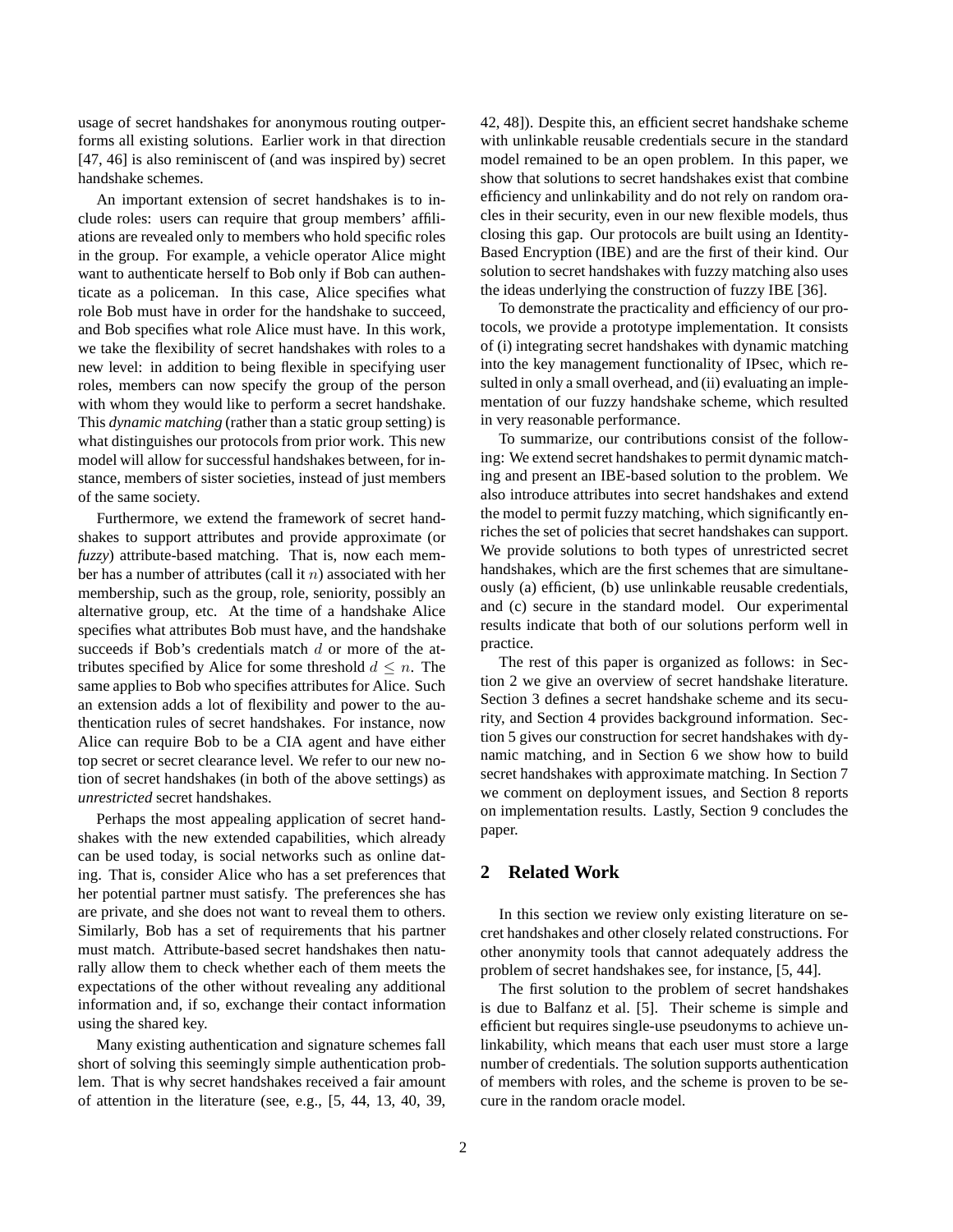Castelluccia, Jarecki, and Tsudik [13] addressed the problem of secret handshakes through the use of so-called CA-oblivious encryption. This solution is slightly more efficient, but it still does not support reusable credentials. It is secure in the random oracle model.

The work by Xu and Yung [44] permits the use of multishow credentials, and the security of their construction does not rely on random oracles, but they achieve only a limited notion of anonymity, namely, k-anonymity. Unlinkability is achieved by allowing each user to authenticate as one of  $k$ members by selecting  $k - 1$  public keys of group members, resulting in  $O(k)$  computation (the expensive computation is, however, only  $O(1)$ ). Members can reuse their credentials because they always authenticate as someone out of  $k$ users.

Tsudik and Xu [40, 39] extend the notion of secret handshakes to a multi-party setting. Their work combines three building blocks (a group signature scheme, a centralized group key distribution scheme, and distributed group key agreement) to create a framework for multi-user handshakes. Unlinkability is achieved by using group signatures, but this solution is not very efficient. Jarecki, Kim, and Tsudik [23] also provide a solution to multi-party handshakes by integrating previous work on secret handshakes [13] with a group key agreement protocol. As in [13], onetime certificates are used.

Finally, Vergnaud [42] constructs secret handshakes using RSA; and Zhou, Susilo, and Mu [48] do so by using ElGamal and DSA. Both papers rely on random oracles in their security.

The notions of Oblivious Signature-Based Envelope (OSBE) [28, 33] and Hidden Credentials [21, 12] are also related to secret handshakes. The authors of [33] show how to construct basic secret handshakes by using OSBE in both directions. Also, work of [20, 22] explores the relationship between CA-oblivious encryption (introduced in [13]), hidden credentials, OSBE, and secret handshakes.

# **3 Model and Definitions**

A secret-handshake scheme SHS consists of the following algorithms:

- Setup is a trusted algorithm that, given a security parameter  $1^{\kappa}$ , outputs public parameters params common to all subsequently generated groups.
- CreateGroup is a key generation algorithm run by a group administrator GA which, given params, outputs the group's public information  $G$  and group's secret  $S_G$ .
- AddMember is a protocol between the GA and a user, which takes GA's secret  $s_G$  and public parameters  $G$

and params as input and results in the user becoming a member of the group G with credentials cred.

• Handshake is the authentication protocol executed between players  $A$  and  $B$  on public input params and private input of A cred<sub>A</sub> and private input of B cred<sub>B</sub>. At the end of the protocol, if  $A$ 's requirements for  $B$ are matched by  $B$ 's credentials and  $B$ 's requirements for A are matched by A's credentials, A and B authenticate by sharing a common key. Such authentication fails otherwise.

In the original setting, the handshake protocol results in acceptance if  $A$  and  $B$  are members of the same group, but it can be extended with roles and other attributes.

Also, the definition of a secret handshake scheme in certain prior publications includes another algorithm, TraceUser, run by the system administrator. That is, if the scheme supports tracing, then given a transcript  $T$  of interaction of user  $U$  with one or more users, this algorithm outputs the identity of a user whose keys were used by  $U$ during the interaction. We, however, do not consider traceability in this work.

Our secret handshake schemes must provide the following core security properties:

- **Correctness:** honest members satisfying the handshake rules (e.g., belonging to the requested group) will always successfully complete the handshake.
- **Impersonator resistance:** an adversary not satisfying the rules of the handshake protocol is unable to successfully authenticate to an honest member.
- **Detector resistance:** an adversary not satisfying the rules of the handshake protocol cannot decide whether some honest party satisfies the rules or not.
- **Unlinkability:** it is not feasible to tell whether two executions of the handshake protocol were performed by the same party or not, even if both of them were successful.

## **4 Background and Building Blocks**

## **4.1 Preliminaries**

In this section, we describe notation used in the rest of this paper and list number-theoretic preliminaries and cryptographic assumptions. A function  $\epsilon(\kappa)$  is *negligible* if for every positive polynomial  $p(\cdot)$  and all sufficiently large  $\kappa$ ,  $\epsilon(\kappa) < \frac{1}{p(\kappa)}$ . The notation  $G = \langle g \rangle$  means that g generates the group  $\hat{G}$ . Our solutions use groups with pairings, and we review concepts underlying such groups next.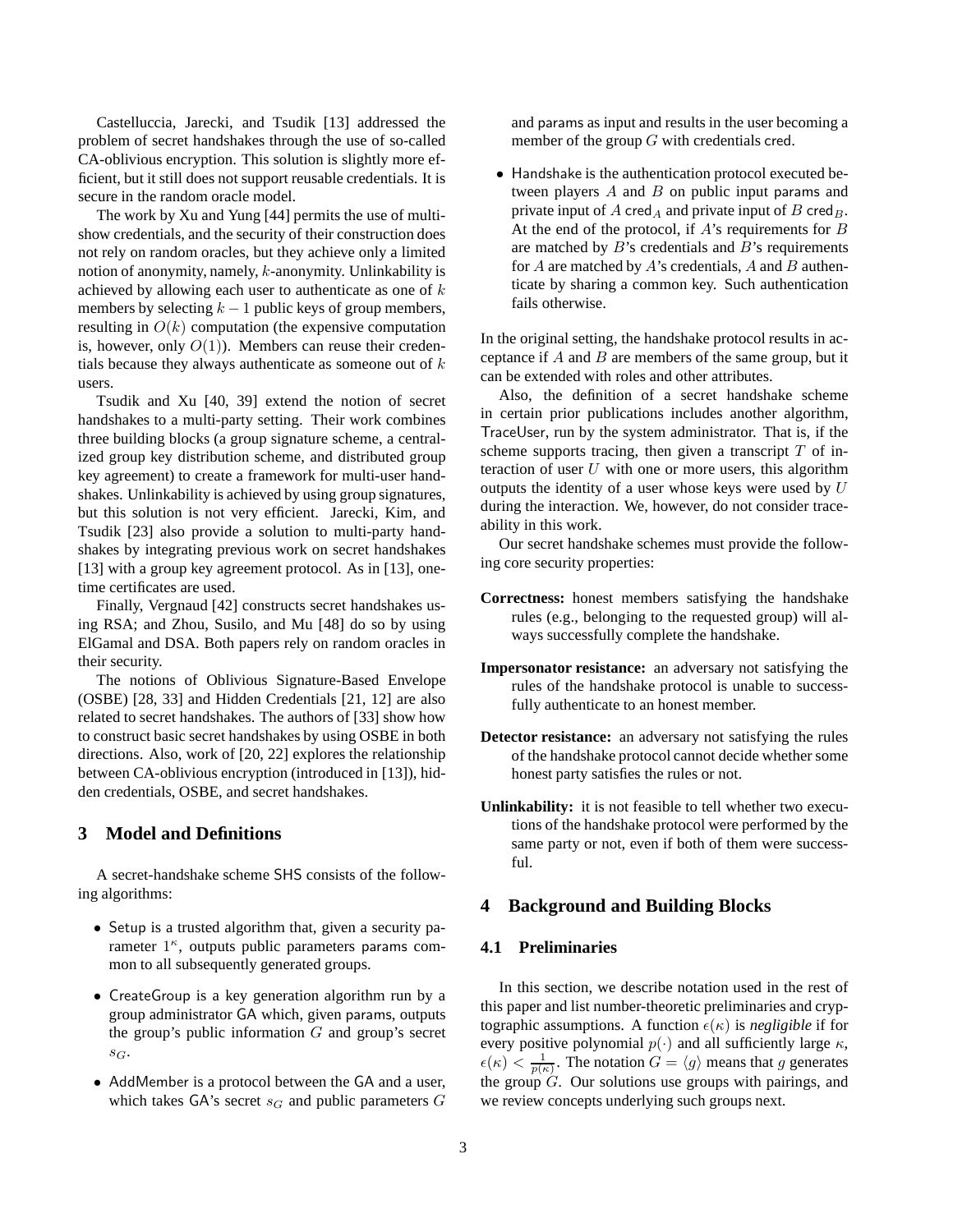**Definition 1 (Bilinear map)** *A one-way function*  $e : \mathbb{G}_1 \times$  $\mathbb{G}_2 \rightarrow \mathbb{G}_T$  *is a bilinear map if the following conditions hold:*

- (*Efficient*)  $\mathbb{G}_1$ ,  $\mathbb{G}_2$ , and  $\mathbb{G}_T$  are groups of the same *prime order* p*, and there exists an efficient algorithm for computing* e*.*
- *(Bilinear)* For all  $g \in \mathbb{G}_1$ ,  $\tilde{g} \in \mathbb{G}_2$ , and  $a, b \in \mathbb{Z}_p$ ,  $e(g^a, \tilde{g}^b) = e(g, \tilde{g})^{ab}.$
- *(Non-degenerate)* If g generates  $\mathbb{G}_1$  and  $\tilde{g}$  generates  $\mathbb{G}_2$ , then  $e(q, \tilde{q})$  generates  $\mathbb{G}_T$ .

Throughout this work, we assume that there is a trusted setup algorithm Set that, on input a security parameter 1<sup> $\kappa$ </sup>, outputs the setup for groups  $\mathbb{G}_1 = \langle g \rangle$  and  $\mathbb{G}_2 =$  $\langle \tilde{g} \rangle$  of prime order p that have a bilinear map e, and  $e(g, \tilde{g})$  generates  $\mathbb{G}_T$  (which also has order p). That is,  $(p, \mathbb{G}_1, \mathbb{G}_2, \mathbb{G}_T, g, \tilde{g}, e) \leftarrow Set(1^{\kappa}).$ 

Our schemes are built using subgroups of elliptic curves with pairings where the decisional Diffie-Hellman (DDH) problem is hard. This setting has been recently used in many publications ([38, 9, 6, 3, 4] and others), and, according to [18], is the most efficient and versatile type of pairings. The use of DDH-hard pairing groups requires the Symmetric External Diffie-Hellman (SXDH) assumption [6], and we also rely on the standard Bilinear Diffie-Hellman (BDH) assumption in asymmetric bilinear groups (first introduced in [10]), both of which are given next.

**Definition 2 (SXDH assumption)** *We say that the SXDH assumption holds if, given values* y,  $y_1$ ,  $y_2$ ,  $y_3 \in \mathbb{G}_1$ , *it is not computationally feasible to decide if there is an integer*  $a \in \mathbb{Z}_p$  such that  $y_1 = y^a$  and  $y_3 = y_2^a$ , *i.e.*,  $\mathbb{G}_1$  *is a DDHhard group. The same requirement must hold for*  $\mathbb{G}_2$ *, i.e., it is also a DDH-hard group.*

**Definition 3 (BDH assumption)** *Let* g *be a generator of*  $\mathbb{G}_1$  and h be a generator of  $\mathbb{G}_2$ . We say that the BDH assumption holds if, given  $g, g^a, g^b, g^c \in \mathbb{G}_1$  and  $\tilde{g}, \tilde{g}^a, \tilde{g}^b \in$  $\mathbb{G}_2$  *for random*  $a, b, c \in \mathbb{Z}_p$ *, it is not possible to compute*  $e(g,\tilde{g})^{abc}$  with a non-negligible probability.

### **4.2 Identity-based encryption**

Our secret handshake scheme with dynamic matching is built upon the Identity-Based Encryption (IBE) scheme. The first practical IBE scheme is due to Boneh and Franklin [10], but the scheme we use in this work was introduced by Waters [43] and is an improved version of the Boneh-Boyen scheme [8]. An overview of the scheme is given in Appendix A.

Fuzzy IBE [36] is a new type of identity-based encryption where instead of using strings to represent identities, identities are viewed as a set of descriptive attributes. A user with the secret key for the identity  $w$  is able to decrypt a ciphertext encrypted with the public key  $w'$  iff w and  $w'$  are within a certain distance of each other (according to some metrics). This introduces interesting applications such as usage of biometric identities and attribute-based encryption (which can supersede hierarchical IBE); see [36] for more information. As the approach that we use to achieve secret handshakes with approximate matching borrows techniques from this work, we review the construction of [36] in Appendix A.

### **4.3 Privacy-preserving set operations**

Our fuzzy handshake scheme requires computing set intersection over private datasets, and here we first briefly review prior literature on private set intersection and then give an overview of the protocol that we chose to use.

Early solutions to computing secure set operations involved secure multiparty computation introduced by Yao [45], but have a high communication complexity. Consequently, the problem of set intersection and its variants have been considered in many recent publications [14, 2, 17, 26, 41, 27, 30]. Agrawal, Evfimievski, and Srikant [2] propose a more efficient solution to the two-party set intersection problem in the semi-honest adversarial setting, using a commutative encryption function as a building block. Freedman, Nissim, and Pinkas [17] address problems related to two-party set intersection, or private matching, in both the semi-honest and malicious settings, where the datasets are represented as the roots of a polynomial. More recently, Kissner and Song [27] provide a generic multiparty framework in which to securely and privately compute operations over multisets, including union, intersection, and element reduction. Kiayias and Mitrofanova [26] address the problem of two-party set disjointness on private datasets, i.e., computing whether their intersection is empty or not.

In this paper we are interested in two problems: computing the set intersection of two private datasets and computing whether the cardinality of the intersection of two sets is above a certain threshold. Among the solutions available in the literature, we chose the set intersection protocol of Freedman et al. [17], since it does not require the use of random oracles and is relatively simple. Note that this protocol is secure in the *semi-honest model* (i.e., the players follow the protocol as prescribed but might try to learn additional information about the other party's data by using intermediate results of the computation). In case of secret handshakes, we assume that it is in the best interest of the players to authenticate (and deviating from the prescribed behavior might prevent this), and the players follow the set intersection protocol correctly. If security beyond the semi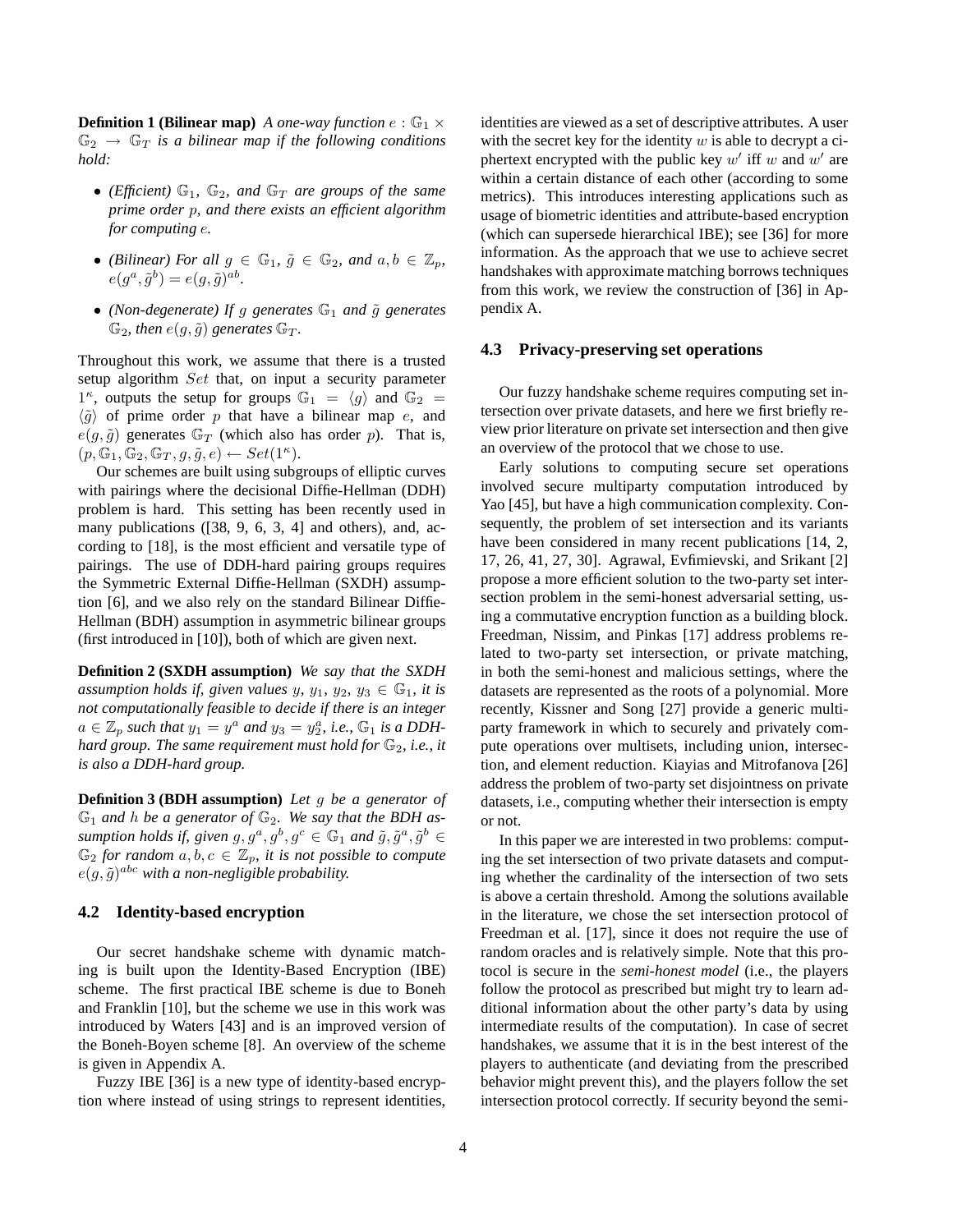honest behavior is needed, other solutions from the existing literature can be used with our scheme instead.

Let player Alice with dataset  $X = \{x_1, x_2, \ldots, x_k\}$ and player Bob with dataset  $Y = \{y_1, y_2, \ldots, y_k\}$  participate in the set intersection protocol of [17]. Alice sets up a semantically-secure homomorphic encryption scheme and publishes the public parameters. She constructs a polynomial of degree  $k$  with roots  ${x_1, \ldots, x_k}$  and sends Bob encryptions of the coefficients,  ${Enc(\alpha_0), Enc(\alpha_1), \ldots, Enc(\alpha_k)}$ . Bob uses the homomorphic properties of the encryption scheme to evaluate Alice's polynomial at each point  $y$  in his dataset, since  $Enc(P(y)) = Enc(\sum_{u=0}^{k} \alpha_u y^u)$ . He can also compute  $Enc(rP(y) + y)$ , with r being chosen at random for each y. If y is a root of the polynomial (i.e., it matches one of Alice's elements), then the ciphertext will equal  $Enc(y)$ . When Alice decrypts the ciphertexts, she therefore computes the intersection as any  $x_i \in X$  for which there is a corresponding decrypted value. Note that the protocol is asymmetric, in that only Alice obtains the result. This is exactly what is needed in our handshake scheme with fuzzy matching.

When Alice and Bob engage in our handshake protocol, they will also need to compute the function  $(|X_1 \cap Y_1| \geq$  $d) \wedge (|X_2 \cap Y_2| \geq d)$  for some fixed threshold d, where  $X_1$  and  $X_2$  are known to Alice,  $Y_1$  and  $Y_2$  are known to Bob, and  $|X|$  denotes the size of set X. None of the previous solutions (other than circuit evaluation) allow us to compute this function directly, and the general circuit evaluation results are too inefficient for this problem. We therefore use the cardinality threshold matching protocol of [17], which combines a modified set intersection protocol with boolean circuit evaluation. In this modified version, Bob encodes random values  $r_y$  instead of his true y to obtain  $Enc(rP(y) + r_y)$ , Alice enters  $rP(y) + r_y$ , and Bob enters  $r<sub>y</sub>$  into the circuit. The circuit then computes whether these values matched, counts the number of matches, compares that number to the threshold, and outputs a bit. Alice and Bob run the modified protocol on inputs  $X_1$  and  $Y_1$ and inputs  $X_2$  and  $Y_2$  as described above, the circuit then computes the AND of the bits, and the result of the computation is sent to both of them. Boolean circuits of small size are rather efficient and they are one of the best approaches available for performing comparison.

# **5 Secret Handshakes with Dynamic Matching**

Dynamic matching means that Alice can specify what group and role Bob must have in order for the handshake to succeed, and similarly Bob can specify the group and role that Alice must have. As mentioned earlier, this extension allows for more flexible and user-chosen authentication rules.

## **5.1 The scheme**

We modify the IBE scheme (described in Appendix A.1) to achieve key privacy through the use of asymmetric DDHhard groups. By key privacy we mean the inability of an adversary to determine the identities of the protocol participants. The use of DDH-hard groups to achieve key privacy for Waters IBE scheme was mentioned in [6] and [11]. Some of the ideas used in [6] in the context of storage systems are used in our scheme as well. The main difference between our solution and Waters scheme is that, in order to make it key-private, we force the messages transmitted during the protocol to be in the same group (using Waters scheme in the asymmetric setting leads to having values in both  $\mathbb{G}_1$  and  $\mathbb{G}_2$ , disallowing the scheme to be key-private).

In what follows, || denotes concatenation of two strings. We also assume that all identities are  $n$ -bit strings (i.e., identities shorter than  $n$  bits are padded to the right length).

Setup. Given a security parameter  $1^{\kappa}$ , run  $(p, \mathbb{G}_1, \mathbb{G}_2,$  $\mathbb{G}_T$ ,  $g$ ,  $\tilde{g}$ ,  $e$ )  $\leftarrow$  Set(1<sup> $\kappa$ </sup>). Choose  $h \stackrel{R}{\leftarrow} \mathbb{G}_2$  and  $\alpha \stackrel{R}{\leftarrow} \mathbb{Z}_p$ and set  $g_{\alpha} = g^{\alpha}$ . Then choose  $n + 1$  random values  $u', u_1, \ldots, u_n \stackrel{R}{\leftarrow} \mathbb{Z}_p$  and set  $G' = g^{u'}$ ,  $G_1 = g^{u_1}, \ldots$ ,  $G_n = g^{u_n}, H' = \tilde{g}^{u'}, H_1 = \tilde{g}^{u_1}, \ldots, H_n = \tilde{g}^{u_n}.$  The public parameters are params =  $(p, \mathbb{G}_1, \mathbb{G}_2, \mathbb{G}_T, e, g, h,$  $g_{\alpha}, G', G_1, \ldots, G_n$ ).

CreateGroup. There is no computation associated with creating a new group other than selecting a name for the group to which we refer to as groupID. The GA must know  $h_{\alpha} = h^{\alpha}$ , and the values  $\tilde{g}$ ,  $H'$ ,  $H_1, \ldots, H_n$  to be able to issue group member credentials.

AddMember. Adding a new member with role  $r$  to group groupID consists of issuing to that member a private key corresponding to the identity groupl $\mathsf{D} || r$ . Let rep $_1(v) \in \mathbb{G}_1$ denote representation of an *n*-bit string v in  $\mathbb{G}_1$  such that  $\mathsf{rep}_1(v) = G' \prod_{i \in V} G_i$ , where  $V \subseteq \{1, ..., n\}$  is the set of indices i for which the ith bit of  $v$  is equal to 1. Similarly, let rep<sub>2</sub> $(v) = H' \prod_{i \in V} H_i$  denote the representation of string v in  $\mathbb{G}_2$ <sup>1</sup>. Then the private key of the member of groupID with role r is created as cred =  $(d_1, d_2)$  =  $(\tilde{g}^s, h_\alpha(\mathsf{rep}_2(\mathsf{groupID}||r))^s)$ , where  $s \stackrel{R}{\leftarrow} \mathbb{Z}_p$ , and  $d_1, d_2 \in$  $\mathbb{G}_2$ .

Handshake. Suppose Alice with a secret cred  $A = (d_1^A, d_2^A)$ , which is a private key on the identity group $|D_A||r_A$ , and Bob with a secret cred  $B = (d_1^B, d_2^B)$ , which is a private key on the identity groupl $D_B||r_B$ , engage in a handshake

<sup>&</sup>lt;sup>1</sup>Note that  $e(g, \mathsf{rep}_2(v)) = e(\mathsf{rep}_1(v), \tilde{g})$ .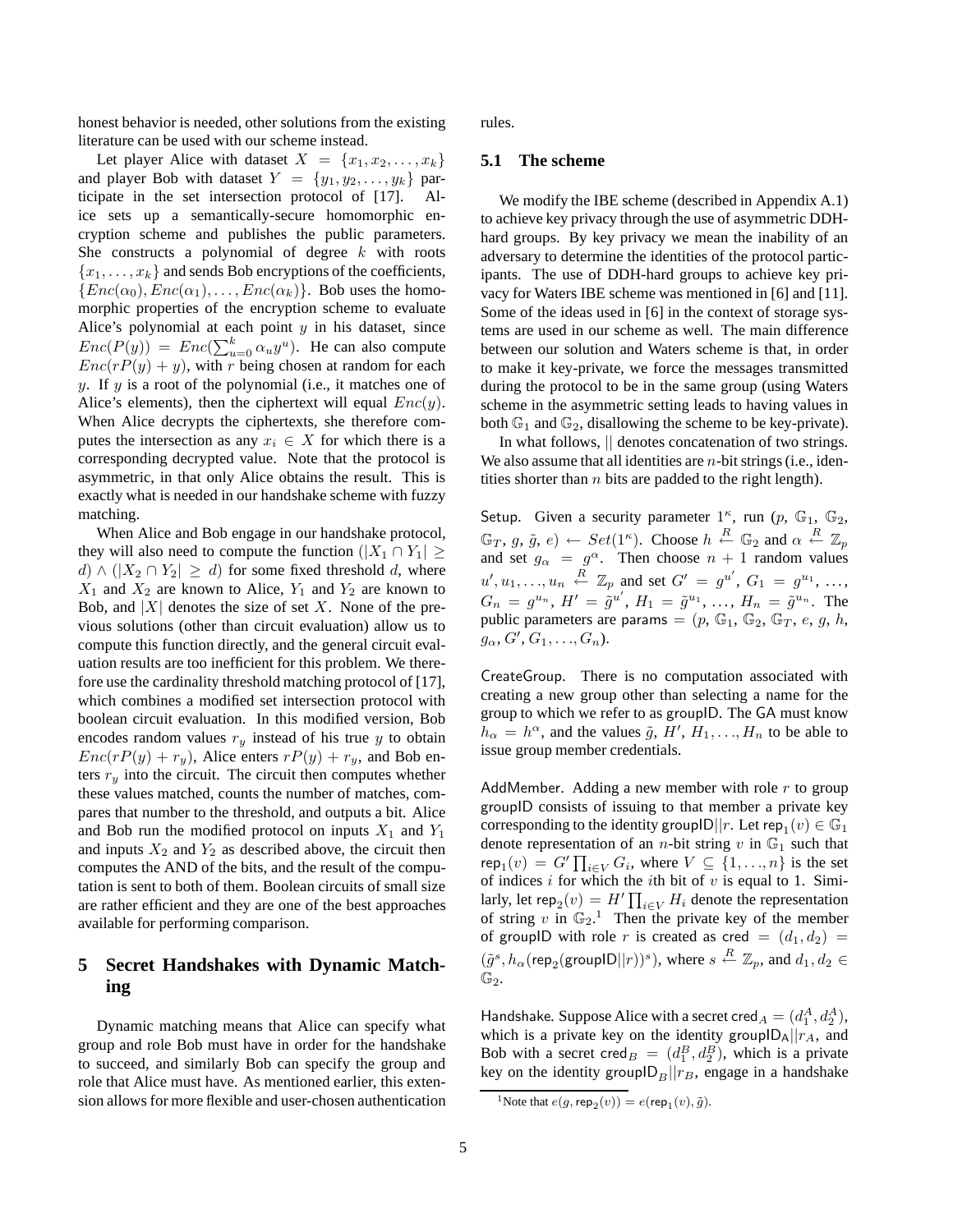protocol. They should successfully complete the protocol if the group and the role specified by Alice for Bob matches Bob's credentials and the group and the role specified by Bob for Alice matches Alice's credentials. The protocol proceeds as follows:

- 1. A chooses  $x \stackrel{R}{\leftarrow} \mathbb{Z}_p$  and sends  $g^x$  and  $(\text{rep}_1(\text{groupID}_B'||r_B'))^x$  to  $B$ , where  $r_B'$  (groupl $D'_B$ ) is the role (resp., group) that  $B$  must have in order to complete the handshake.
- 2. Similarly, B chooses  $y \stackrel{R}{\leftarrow} \mathbb{Z}_p$  and sends  $g^y$  and  $(\text{rep}_1(\text{group} \mathsf{ID}_A'| | r_A'))^y$  to A, where  $r_A'$  (groupl $\mathsf{D}_A'$ ) is the role (resp., group) that  $A$  must have in order to complete the handshake.
- 3. Using her knowledge of  $x$  and what she just received from B, A computes the following keys:

$$
\begin{aligned} k_1 &= e(g_\alpha, h)^x \quad \text{and} \\ k_2 &= \frac{e(g^y, d_2^A)}{e((\mathsf{rep}_1(\mathsf{groupID}_A'||r_A'))^y, d_1^A)} . \end{aligned}
$$

4. Using  $y$  and what he just received from  $A$ ,  $B$  computes the keys:

$$
k_1 = \frac{e(g^x, d_2^B)}{e((\text{rep}_1(\text{groupID}_B'||r_B'))^x, d_1^B)}
$$
  
and 
$$
k_2 = e(g_\alpha, h)^y.
$$

If groupl $\mathsf{D}_A^{\prime}=\mathsf{groupID}_A^{\prime},$  groupl $\mathsf{D}_B^{\prime}=\mathsf{groupID}_B,$   $r_A=\emptyset$  $r'_A$ , and  $r_B = r'_B$ , then at the end of the handshake both A and B share the key  $k = (k_1, k_2)$ , where  $k_1 = e(g_\alpha, h)^x$ and  $k_2 = e(g_\alpha, h)^y$ . That is, for Alice we have:

$$
k_2 = \frac{e(g^y, d_2^A)}{e((\text{rep}_1(\text{groupID}'_A || r'_A))^y, d_1^A)}
$$
  
\n
$$
= \frac{e(g^y, h^\alpha(\text{rep}_2(\text{groupID}_A || r_A))^s)}{e((\text{rep}_1(\text{groupID}_A || r_A))^y, \tilde{g}^s)}
$$
  
\n
$$
= \frac{e(g, h)^{y\alpha}e(g, \text{rep}_2(\text{groupID}_A || r_A))^{sy}}{e(\text{rep}_1(\text{groupID}_A || r_A), \tilde{g})^{sy}}
$$
  
\n
$$
= e(g_\alpha, h)^y.
$$

Similarly, for Bob  $k_1 = e(g_\alpha, h)^x$  if the groups and roles matched.

We also would like to note that it might be possible to prove our scheme to be a key-private IBE scheme<sup>2</sup>. In addition, other key-private IBE schemes can be used to construct such a handshake scheme. In particular, a recent anonymous IBE scheme of Boyen and Waters [11] is a good alternative to our approach.

### **5.2 Security**

To prove the security of the above scheme, we need to show that all of the required security properties listed in Section 3 hold. We first define each of them in more detail. Our definitions largely follow the definitions of the original secret handshakes paper [5].

For an adversary A we define a *member impersonation game*, during which A is allowed to corrupt users of her choice, then selects a target group  $G_t$  and target role  $R_t$ , and tries to impersonate a member of  $G_t$  with role  $R_t$  during a handshake protocol with an honest user. A wins if she is successful in impersonating, when she has never corrupted any member of  $G_t$  with role  $R_t$ . Then we say that a secret handshake scheme is *impersonator resistant* if any polynomial-time adversary  $A$  can win the member impersonation game with at most negligible probability. A more detailed and formal description of this (as well as other) security games and more precise security definitions are provided in Appendix B.

Now consider a *member detection game*, in which A can corrupt users of her choice, then chooses a target user  $U_t$ (having a specific role  $R_t$  in group  $G_t$ ). Intuitively, A cannot detect members if her interaction with them yields no new information. Thus,  $\mathcal A$  is asked to engage in a handshake protocol with either  $U_t$  or a random simulator and must decide with which entity she is interacting. We say that a secret handshake scheme is *detection resistant* if any A who never corrupted any member of  $G_t$  with role  $R_t$  has probability of winning the member impersonation game at most negligibly larger than 1/2.

Finally, the unlinkability property requires that  $A$  is unable to tell whether two executions of the protocol correspond to the same user or not. Thus, in the *linking game* A corrupts users, chooses a target user  $U_t$ , and then is asked to engage in a secret handshake with either  $U_t$  or another user with similar credentials. A wins if she is able to correctly guess with whom she was interacting during the challenge protocol. Then we say that a secret handshake scheme is *unlinkable* if any A who never corrupted the users she is asked to interact with wins the linking game with the probability at most negligibly larger than  $1/2$ . As mentioned above, more precise definitions can be found in Appendix B.

Now we are ready to state the security of our scheme. The proof of this and other theorems in this paper can be found in Appendix B.

**Theorem 1** *The above scheme is a secure secret handshake scheme with dynamic matching assuming that the BDH and SXDH assumptions hold.*

<sup>&</sup>lt;sup>2</sup>As in other IBE schemes, a message  $M$  can be encrypted by sending  $e(g_{\alpha}, h)^{x}M$  in addition to  $g^{x}$  and  $(\text{rep}_1(\text{recipientID}))^{x}$ .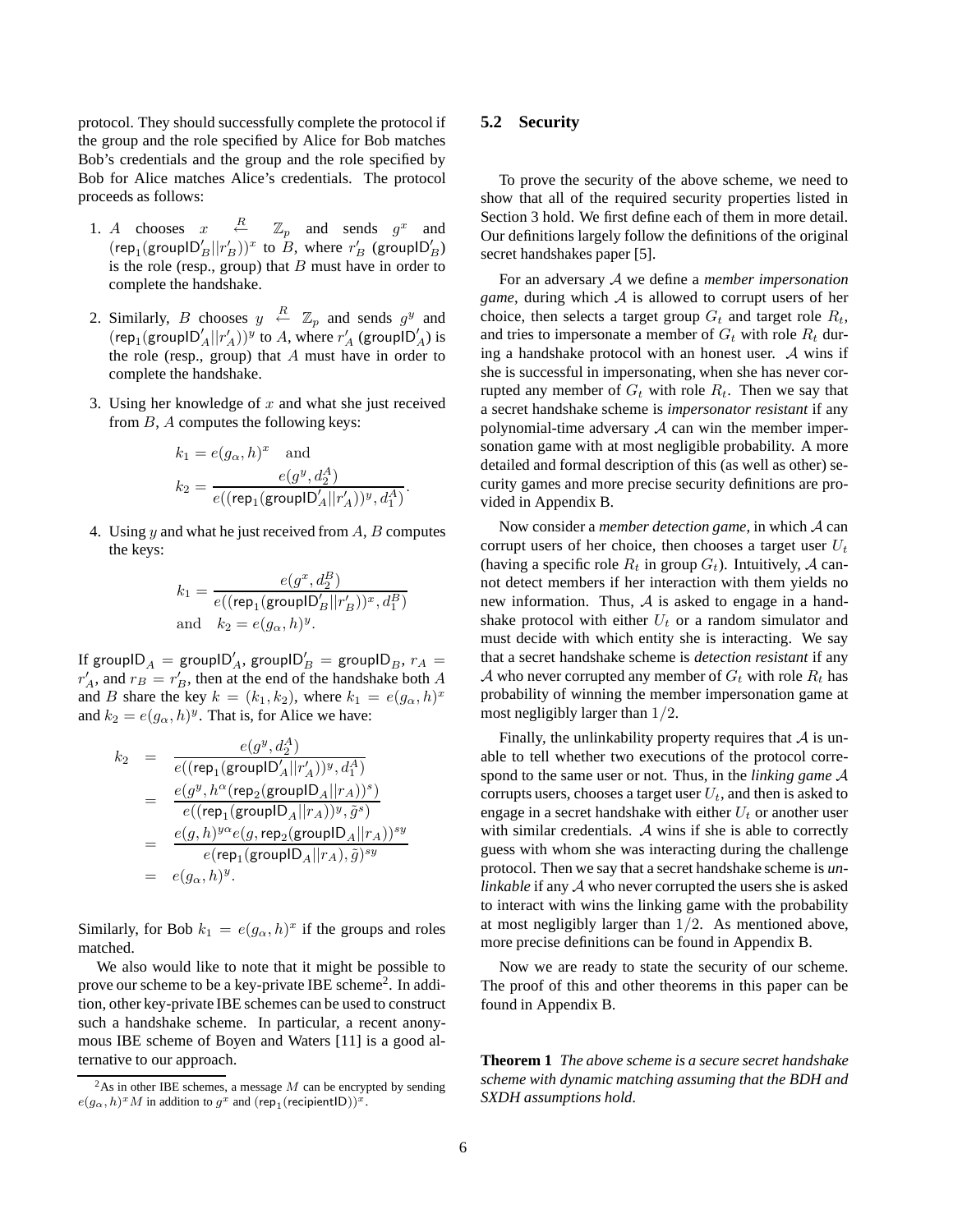## **6 Secret Handshakes with Fuzzy Matching**

In this section we extend the notion of secret handshakes to support approximate attribute-based matching and present a scheme that achieves such handshakes. In what follows, let each member have credentials consisting of  $n$ descriptive attributes. At the time of a handshake Alice specifies an n-element set of attributes for Bob, and Bob specifies an n-element set of attributes for Alice. The handshake protocol succeeds if Bob's credentials matched at least d of the attributes specified by Alice, and Alice's credentials matched at least  $d$  attributes specified by Bob, for a fixed  $d \leq n$ .

### **6.1 The scheme**

Our secret handshake scheme with fuzzy matching is built on the fuzzy IBE scheme [36]. As before, we modify the setting to DDH-hard groups and introduce other modifications to achieve secrecy. In particular, we make sure that all messages transmitted during the protocol are in the same group, and this is what allows us to achieve key privacy.

Setup. Given a security parameter  $1^{\kappa}$ , run  $(p, \mathbb{G}_1, \mathbb{G}_2, \mathbb{G}_T)$ ,  $g, \tilde{g}, e$  +  $Set(1^{\kappa})$ . Choose  $h \stackrel{R}{\leftarrow} \mathbb{G}_2$  and  $\alpha \stackrel{R}{\leftarrow} \mathbb{Z}_p$ , and set  $g_{\alpha} = g^{\alpha}$ . Then choose n, d, and  $t_1, \ldots, t_{n+1} \stackrel{R}{\leftarrow} \mathbb{Z}_p$ , and set  $G_1 = g^{t_1}, \ldots, G_{n+1} = g^{t_{n+1}}, H_1 = \tilde{g}^{t_1}, \ldots,$  $H_{n+1} = \tilde{g}^{t_{n+1}}$ . The public parameters are params =  $(p,$  $\mathbb{G}_1$ ,  $\mathbb{G}_2$ ,  $\mathbb{G}_T$ , e, g, h,  $g_{\alpha}$ , n, d,  $G_1, ..., G_{n+1}$ ). Also, the functions  $T_1(x) = g^{x^n} \prod_{i=1}^{n+1} G_i^{L_{i,N}(x)}$  and  $T_2(x) =$  $\tilde{g}^{x^n} \prod_{i=1}^{n+1} H_i^{L_{i,N}(x)}$ , where  $L_{i,S} = \prod_{j \in S, j \neq i} \frac{x-j}{i-j}$  is the Lagrange coefficient for i and set S and  $N = \{1, \ldots, n+1\},\$ are public.

CreateGroup. There is no computation explicit to creation of a group or a set of attributes. The GA must know  $\alpha$ ,  $\tilde{g}$ , and  $H_1, \ldots, H_{n+1}$  to be able to issue member credentials.

AddMember. Membership credentials for a user with attributes  $u = (u_1, \ldots, u_n)$ , where each  $u_i \in \mathbb{Z}_p^*$ , are issued similar to the way they are issued in the fuzzy IBE scheme described in Section A.2. The GA chooses at random a  $d - 1$  degree polynomial q such that  $q(0) = \alpha$ . The user credentials are cred =  $({D_{u_i}}_{u_i \in u}, {d_{u_i}}_{u_i \in u})$ , where  $D_{u_i} = h^{q(u_i)} T_2(u_i)^{r_i}$ ,  $d_{u_i} = \tilde{g}^{r_i}$ , and  $r_i \stackrel{R}{\leftarrow} \mathbb{Z}_p$  for all  $1 \leq i \leq n$ .

Handshake. As before, suppose member A with credentials  $\text{cred}_A = (\{D_{u_i}^A\}_{u_i \in u_A}, \{d_{u_i}^A\}_{u_i \in u_A})$  for attributes  $u_A$  and member B with credentials cred $_B$  =  $({D_{u_i}^B}_{u_i \in u_B}, {d_{u_i}^B}_{u_i \in u_B})$  for attributes  $u_B$  engage in a handshake protocol. Their interaction then proceeds as follows:

- 1. A prepares a set of attributes  $u'_B$  that B must match and B prepares a set of attributes  $u'_A$  that A must match. They execute a secure protocol for function  $f = (|u_A \cap u'_A| \ge d) \wedge (|u_B \cap u'_B| \ge d)$  as described in Section 4.3. At the end of the protocol either both of them learn 0, in which case they abort the handshake protocol, or both of them learn 1, in which case they continue.
- 2.  $A$  and  $B$  execute secure protocols for set intersection  $u_A \cap u'_A$  and  $u_B \cap u'_B$ , at the end of which A learns  $w_A = u_A \cap u'_A$  and B learns  $w_B = u_B \cap u'_B$  (see Section 4.3 for more detail).
- 3. A chooses  $x \stackrel{R}{\leftarrow} \mathbb{Z}_p$  and sends to  $B$   $g^x$  and  ${T_1(u_i)^x}_{u_i \in u'_B}$ . Similarly, *B* chooses  $y \stackrel{R}{\leftarrow} \mathbb{Z}_p$  and sends to A  $g^y$  and  $\{T_1(u_i)^y\}_{u_i \in u'_A}$ .
- 4. A computes  $k_1 = e(g_\alpha, h)^x$  and chooses an arbitrary d-element subset  $S$  of  $w_A$ . A then computes  $k_2$  =  $\prod_{u_i \in S}$  $\left( \begin{array}{c} e(g^y, D_{u_i}^A) \end{array} \right)$  $e(T_1(u_i)^y, d_{u_i}^A)$  $\bigwedge^{L_{u_i,S}(0)}$ and sets the shared key to  $k = (k_1, k_2)$ .
- 5. Similarly,  $B$  chooses a d-element subset  $S$  of  $w_B$ and computes  $k_1 = \prod_{u_i \in S}$  $\left( \begin{array}{c} e(g^x, D_{u_i}^B) \end{array} \right)$  $e(T_1(u_i)^x, d_{u_i}^B)$  $\bigwedge^{L_{u_i,S}(0)}$ . Then B computes  $k_2 = (g_\alpha, h)^y$  and sets  $k = (k_1, k_2)$ .

To see that A's  $k_2$  is in fact the same as B's (i.e.,  $k_2 =$  $e(g_{\alpha}, h)^y$ , we derive the key as follows:

$$
k_2 = \prod_{u_i \in S} \left( \frac{e(g^y, D_{u_i}^A)}{e(T_1(u_i)^y, d_{u_i}^A)} \right)^{L_{u_i, S}(0)}
$$
  
\n
$$
= \prod_{u_i \in S} \left( \frac{e(g^y, h^{q_A(u_i)} T_2(u_i)^{r_i^A})}{e(T_1(u_i)^y, \tilde{g}^{r_i^A})} \right)^{L_{u_i, S}(0)}
$$
  
\n
$$
= \prod_{u_i \in S} \left( \frac{e(g^y, h^{q_A(u_i)}) e(g^y, T_2(u_i)^{r_i^A})}{e(T_1(u_i)^{r_i^A}, \tilde{g}^y)} \right)^{L_{u_i, S}(0)}
$$
  
\n
$$
= \prod_{u_i \in S} e(g, h)^{q_A(u_i)} y^{L_{u_i, S}(0)}
$$
  
\n
$$
= e(g, h)^{\alpha y} = e(g_{\alpha}, h)^y
$$

The transition from the third line to the fourth is due to the fact that  $e(g, T_2(x)) = e(T_1(x), \tilde{g})$ . The same derivation can be performed for  $B$ 's  $k_1$ , which will result in  $k_1 = e(g_\alpha, h)^x$ .

Note that this protocol prescribes the users to stop after Step 1 if their credentials did not match. This gives outside observers information about whether the handshake protocol succeeded or not, thus violating the indistinguishability to eavesdroppers property. To mitigate this problem, we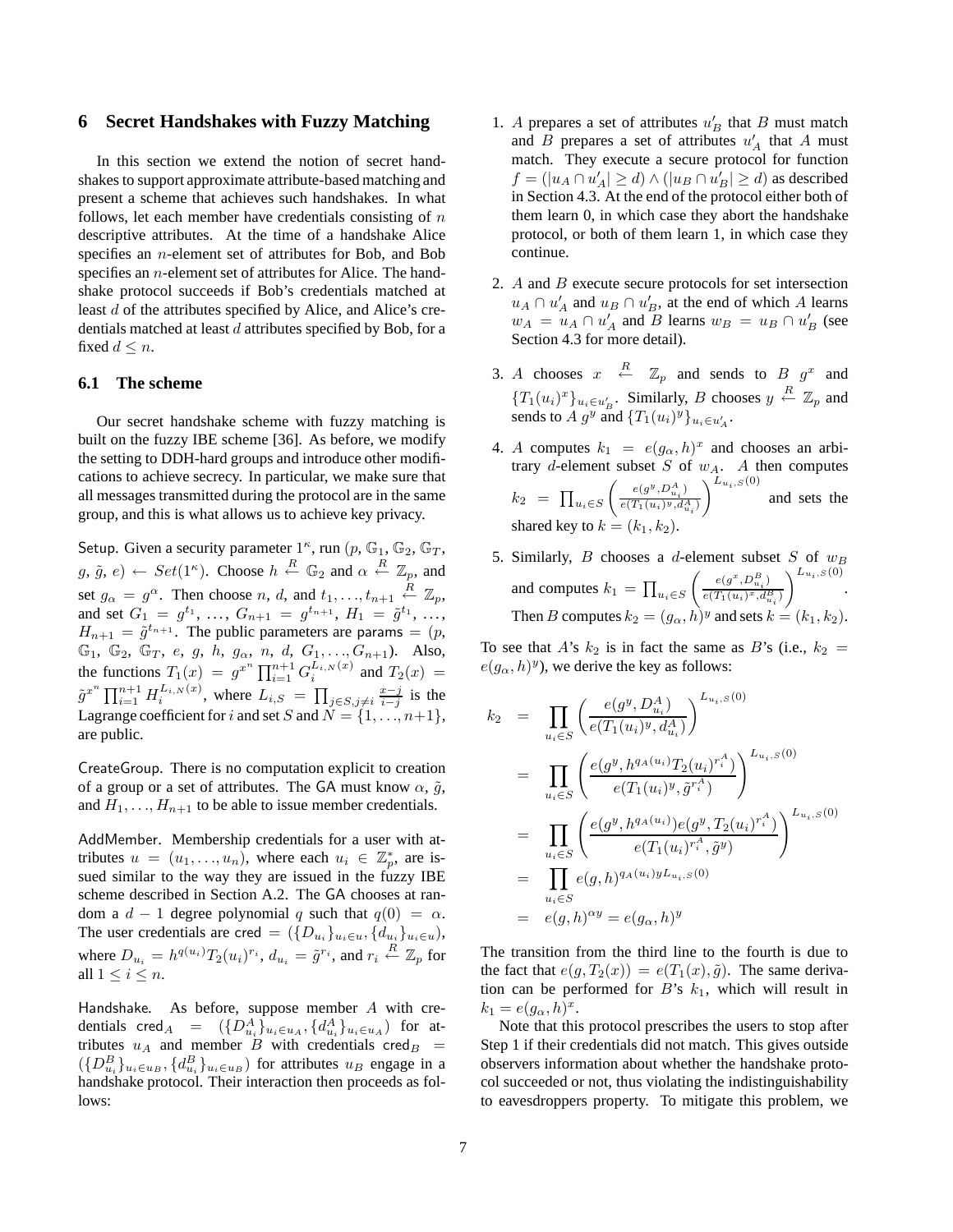advise the users to proceed with the protocol, even if they receive 0 at the end of Step 1. In this case, however, they use randomly generated values to finish the protocol instead of using their true credentials.

## **6.2 Security**

In secret handshakes with attribute-based matching, the notion of the group is replaced with attributes. Thus, now the *member impersonation game* for an adversary A consists of corrupting users, selecting a target user  $U_t$ , and declaring credentials  $u$ , an owner of which she would like to impersonate. User  $U_t$  must have at least d attributes in common with  $u$  and no user controlled by  $A$  can have  $d$  or more attributes in common with  $u$ . The same modifications apply to the *member detection game* as well.

Because we no longer have groups, for the property of detector resistance we require that an adversary  $A$  who does not have the required  $d$  overlapping attributes with the target user does not learn any information about  $U_t$ 's attributes during a protocol execution. Note, however, that this does not imply perfect hiding of information about attributes a user has, and will be true of any protocol with thresholdbased matching. In particular, the threshold-based nature of the protocol allows for probing of user attributes. In our current protocol, a malicious player A can try different values for  $u_A$  and  $u'_B$  in the attempt to learn as much information as possible about  $B$ 's credentials from Step 1 of the protocol. One possibility for solving this problem is to ensure that A uses her true credentials  $u_A$  during Step 1 of the protocol by, for instance, requiring them to be signed by the GA. This would not completely mitigate the probing attacks, but will significantly constrain the attacker in its capabilities. As the techniques that could be used for such binding of credentials are inefficient, they were not implemented in this work, and we leave a more detailed investigation of this problem as a direction for future work.

The security of our solution holds in the so-called Fuzzy Selective-ID model [36]. Informally, this means that the adversary commits to the identity it would like to impersonate prior to system setup. A more detailed description of this setting is given in Appendix B.

**Theorem 2** *The above scheme is a secure fuzzy secret handshake scheme in the Fuzzy Selective-ID model assuming that the BDH and SXDH assumptions hold.*

# **7 Deployment Issues**

As remarked by Castelluccia, Jarecki, and Tsudik [13], real-world deployments of secret handshake protocols require strengthened security notions. This is in order to prevent man-in-the-middle attacks or any other active attacks that affect traditional key agreement protocols. As suggested in [13], a good strategy would consist in adopting well-established techniques devised for Authenticated Key Agreement (AKE) protocols. Signatures, for instance, are usually employed to prevent active attacks. However, within the secret handshake framework, credentials are secret, so it is not possible to generate non-repudiable signatures since there is nothing to verify them against. A possible solution is to create signatures on handshake transactions using public credentials, or "double identities." That is, each user has two types of credentials, one secret (e.g., CIA agent) for secret handshake and one public (e.g., teacher) for digital signatures. We elaborate more on this in Section 8.1.1.

Related to this, it should be noted that secret handshake protocols do not provide certain security guarantees when plainly deployed within a networked environment. For instance, an adversary that monitors network traffic would be able to learn which nodes in the network had a successful secret handshake (even if the traffic is authenticated and encrypted) by measuring the amount of traffic between nodes immediately after the handshake. Even though the adversary will not learn nodes' group affiliations or roles, this information could be valuable. Solutions in this case range from generating fake traffic to employing full-fledged systems that provide anonymous and untraceable communication.

## **8 Applications and Performance Evaluation**

In this section, we demonstrate the practical applicability of our secret handshake protocols in two ways. First, we describe our experience integrating our dynamic matching protocol into the key management functionality of IPsec and evaluate its performance in a prototype implementation. We then evaluate the performance of an implementation of our fuzzy handshake scheme. We also compare the performance of our fuzzy scheme to that of the original fuzzy IBE.

### **8.1 IPsec integration**

The original work on secret handshakes [5] showed how to use a secret handshake to authenticate the SSL/TLS handshake [16]. SSL operates at the transport layer of the network stack and can be used to provide application-level authentication. In this paper, we integrate our dynamic matching protocol at the IP level by extending the key exchange capability of IPsec [25]. Since IPsec operates at the network level, it is the most general and flexible way to achieve security. Our integration thus allows *any* services using IP to benefit from the private authentication guarantees afforded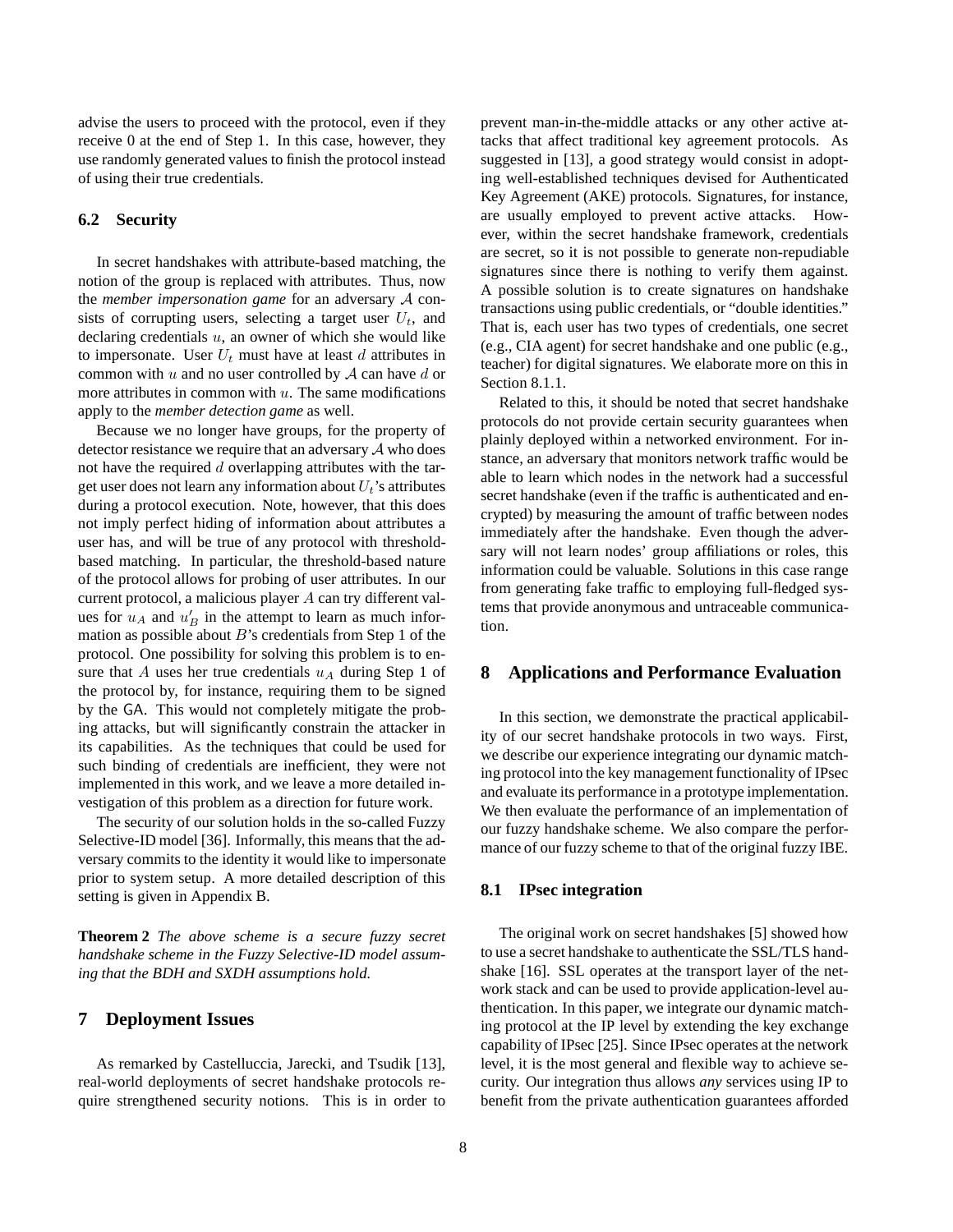by the secret handshake paradigm. Our dynamic matching protocol is well-suited for integration with IPsec because of its flexibility and efficiency. Communicating parties can specify arbitrary groups and roles during the handshake, allowing for use across administrative and application domains. As will be shown, our protocol performs well enough to be useful in practice.

### **8.1.1 Integration description**

IPsec implements services for confidentiality, authentication, and key management. Communicating entities negotiate and establish security associations (SA's), which describe and dictate the way in which traffic flowing between them is protected. In establishing an SA, two nodes running IPsec use a key exchange protocol to agree on shared keying material, from which encryption and authentication keys are derived. We integrated our dynamic matching protocol into the Internet Key Exchange protocol (IKE) [19], which IPsec uses to establish these shared keys. Specifically, we replace the authenticated Diffie-Hellman exchange described in the standard with our own protocol. Our prototype extends the functionality of the openswan-2.4.5 implementation of IPsec [1], which supports IKEv1. We note that our extensions can be embedded into the message exchanges of the more recent IKEv2 [24] using similar techniques and are therefore also applicable to the current standard.

IKEv1 is designed within the framework of the Internet Security Association and Key Management Protocol (ISAKMP) [32]. ISAKMP defines the message exchanges and payload formats that can be used to negotiate the parameters of protected channels and establish shared keys. Establishing security associations proceeds in two phases. In the first phase, two nodes running IPsec (the initiator and the responder) set up an ISAKMP security association, which is used to protect further traffic between their keying daemons. In the second phase, the daemons negotiate and set up an IPsec security association, which protects traffic between the ends of the SA. We embed our handshake protocol into the Phase One key exchange. The standard defines two exchange modes for Phase One (Main and Aggressive). We integrated our protocol into Main Mode, which is the identity-protection mode of ISAKMP, in which key exchange and authentication material are transmitted separately.

Main Mode consists of three round-trips. In the first round, the initiator and the responder agree on several security parameters, including encryption and hash algorithms and parameters of the key exchange algorithm to be used. These parameters are contained in a Proposal payload, which contains one or more Transform payloads. The Proposal payload indicates that a handshake-based key agreement is to be run. We place a description of the public parameters used by our protocol in a Transform payload. Specifically, we include a group identifier field, which refers to the particular set of public parameters used by the keying daemons running the handshake. Since these messages are sent in the clear, we assume a sufficient number of groups exists such that an eavesdropper cannot connect the parties participating in the handshake to a group just from the fact that the messages are sent.

In the second round, the keying daemons perform a key exchange. We embed the credentials sent in our dynamic matching protocol in a Key Exchange payload. Upon receiving a Round 2 message, a daemon generates shared keying material by performing the pairing computations detailed in our protocol. It then derives encryption and authentication keys from the shared keying material in the same way as defined by IKE.

When a Diffie-Hellman key exchange is used (as described in the standard), the third round of Main Mode is used to authenticate the exchange. Messages sent in the third round are encrypted using the shared encryption key established after the second round, and they contain Identification and Authentication payloads. We note, however, that this notion of authentication is at odds with the guarantees of the secret handshake paradigm: having each party sign with its secret group credentials would violate the privacypreserving property. One impact of this is that we cannot, in general, provide integrity against an active attacker who tries to subvert the protocol by flipping bits or introducing noise into the channel. In this case, the handshake will fail, but the attacker cannot be detected, since this is indistinguishable from the case where one of the parties did not meet the other's requirements. While not implemented, one way to overcome this problem would be if each party had a set of public, non-secret credentials in addition to its secret credentials, which is likely in environments where handshakes are run between parties with "double identities." Each party could sign using her non-secret credentials in the last round of the exchange to achieve integrity. Our current implementation uses the third round only to exchange encrypted Identification payloads, containing the IP addresses of each party.

After Main Mode completes, the two nodes run Phase Two, or Quick Mode, to negotiate an IPsec SA, detailing the services to be run on the protected channel (e.g., encryption and/or authentication, tunnel mode, etc.). Our prototype implementation makes no modification to Quick Mode, as the keying material generated in Main Mode can be used to quickly set up IPsec security associations.

#### **8.1.2 Integration environment and results**

We integrated our dynamic matching protocol into the openswan-2.4.5 implementation of IPsec. We configured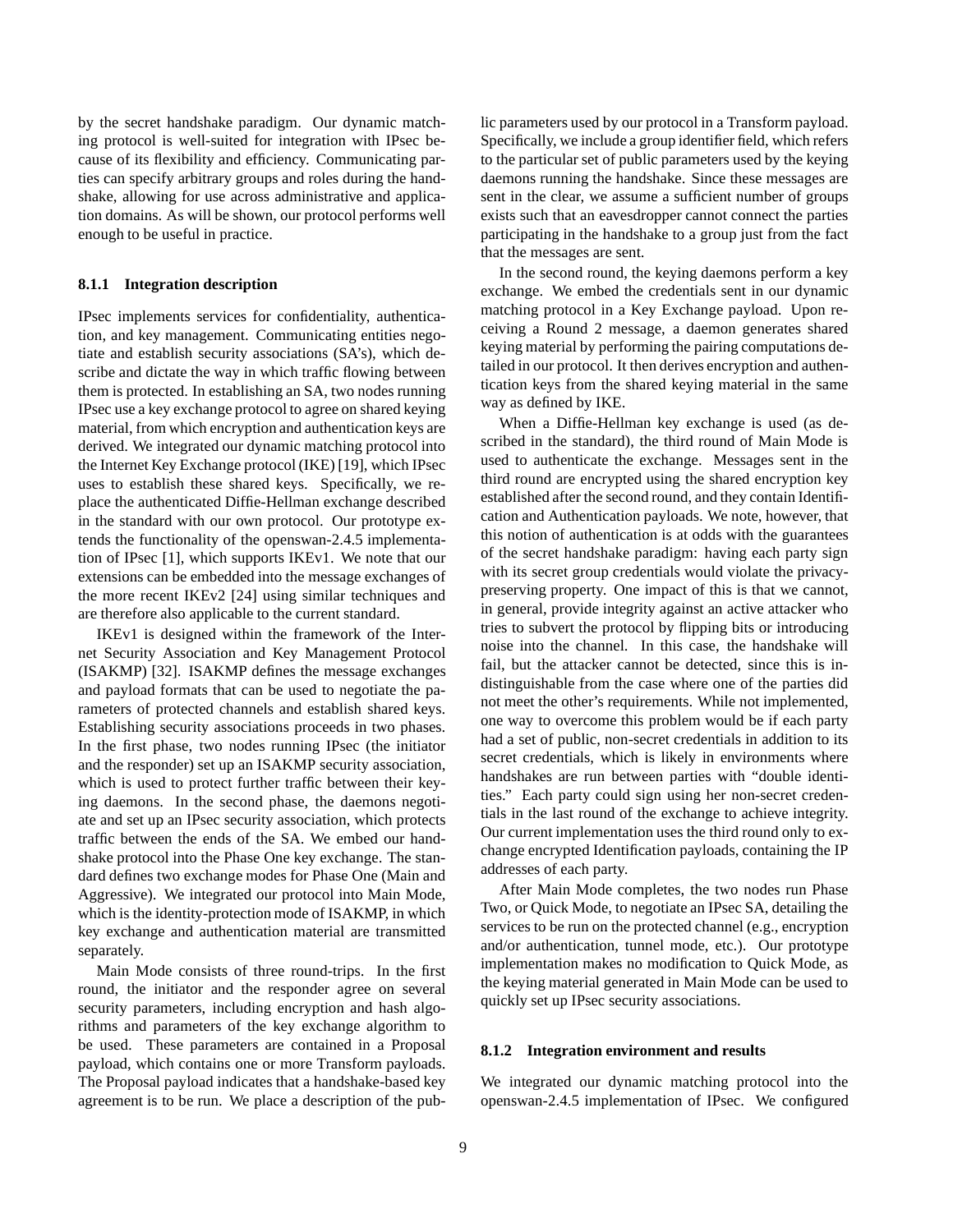openswan on two Centaur VIA Nehemiah, 1000 Mhz machines with 256MB memory running Fedora Linux Core 4, kernel 2.6.11. Key management is handled by a userland daemon called pluto, which we extended.

We implemented our dynamic matching protocol as a suite of three C++ programs, one for each portion of the handshake protocol. The Handshake program runs as a cryptographic server, with pluto as its client. The two processes interact by passing messages to each other.

We use the Miracl [37] cryptographic library for performing big number operations. Miracl provides efficient tools for generating elliptic curve parameters and for the pairing operations required by our protocol.

The dynamic matching handshake protocol is run using DDH-hard subgroups of an MNT elliptic curve with pairings. For simplicity, we used a pre-generated curve provided with the Miracl library. The curve has an embedding degree of  $k = 6$  and the subgroup  $\mathbb{G}_1$  has prime order p, where  $p$  is 157 bits long. We use an identity size of 64 bits, with 32 bits each for the group identifier and role.

To evaluate the performance our handshake protocol, we compared its latency with that of the original openswan implementation, which by default uses the Oakley authenticated Diffie-Hellman protocol [34], with 1536-bit RSA signatures for authentication. We measured the time for the initiating daemon to complete both phases (i.e., the time to build an IPsec SA). The average time for our dynamic matching protocol, measured across several runs with various seeds, was 0.78 seconds, and the average time for the Oakley protocol was 0.5 seconds. Thus, while more expensive than a Diffie-Hellman exchange, we believe our protocol is efficient enough to be useful in practice. The efficiency of our protocol stems from the fact that it uses only three pairing operations per party and only requires operations in  $\mathbb{G}_1$ , which are considerably cheaper than operations in  $\mathbb{G}_2$ .

### **8.2 Fuzzy handshake performance**

We also implemented the fuzzy handshake scheme of Section 6. We focus on the performance of Steps 2–5 of the protocol; namely, we assume that Alice and Bob have already executed Step 1 (set intersection and circuit evaluation) to jointly learn if the handshake has a chance of succeeding. The overhead of Step 1 due to set intersection protocols is the same as what we report for Step 2, and the the performance of secure two-party circuit evaluation, according to existing results [31], is reasonably fast and practical for small circuits.

In Step 2 of the fuzzy handshaking protocol, Alice and Bob run a secure set intersection protocol to determine the overlapping attributes in their respective sets. We chose to implement the set intersection protocol of [2] for use in Step 2 due to its simplicity. We note that the protocol is secure only in the random oracle model. One could use a different set intersection protocol, such as the one in [17], for security in the standard model.

The set intersection protocol of [2] uses as a building block a commutative encryption function. Our implementation uses the power function as the encryption function, i.e.,  $f_e(x) \equiv x^e \mod p$ , where p is a safe prime and Dom  $F$  is the set of all quadratic residues modulo  $p$ . We use repeated hashing to map attributes into  $Q_p$ .

#### **8.2.1 Evaluation environment and parameters**

Our experiments were performed on a 2.8GHz Pentium 4 machine with HT technology and 1GB of RAM, running Fedora Linux Core 4, kernel 2.6.13.

As before, we use the Miracl [37] cryptographic library for performing big number operations, with the same pregenerated curve as the one described in Section 8.1.2. The set intersection protocol run in Step 2 uses the power function modulo a random 512-bit safe prime for commutative encryption.

Each user is associated with a file containing the list of  $n$ attributes making up her identity, in addition to a file that describes those attributes the user wants the other party to have when engaging in the handshake protocol. Attributes are chosen from the universe of elements,  $U$ , consisting of those contiguous elements from  $\mathbb{Z}_p^*$ , beginning with 1, for which a parameter is generated in the Setup phase. The overlap parameter, d, specifies the minimum set overlap needed for a successful handshake. We vary these parameters in the experiments below to assess their impact on the performance of the protocol.

#### **8.2.2 Results**

**Setup:** The Setup phase generates the parameters needed in the remaining stages. We assume a suitable elliptic curve has already been chosen and measure the latency for computing the remaining parameters. Note that the Miracl library can be used to generate fresh pairing-friendly MNT curves in several seconds if so desired.

We measured the total latency of the Setup phase as we scale up the universe size from 10 to 1000 attributes. The Setup phase takes 0.89 seconds to generate parameters with a universe size of 10, 7.46 seconds with a universe size of 100, and roughly 73 seconds with a universe size of 1000 attributes. As expected, we observe that the latency scale linearly in the universe size, with a cost of roughly 75 milliseconds per additional attribute.

**AddMember:** The AddMember phase of the protocol takes as input the group's master secret and the user's identity and generates credentials that the user employs in subsequent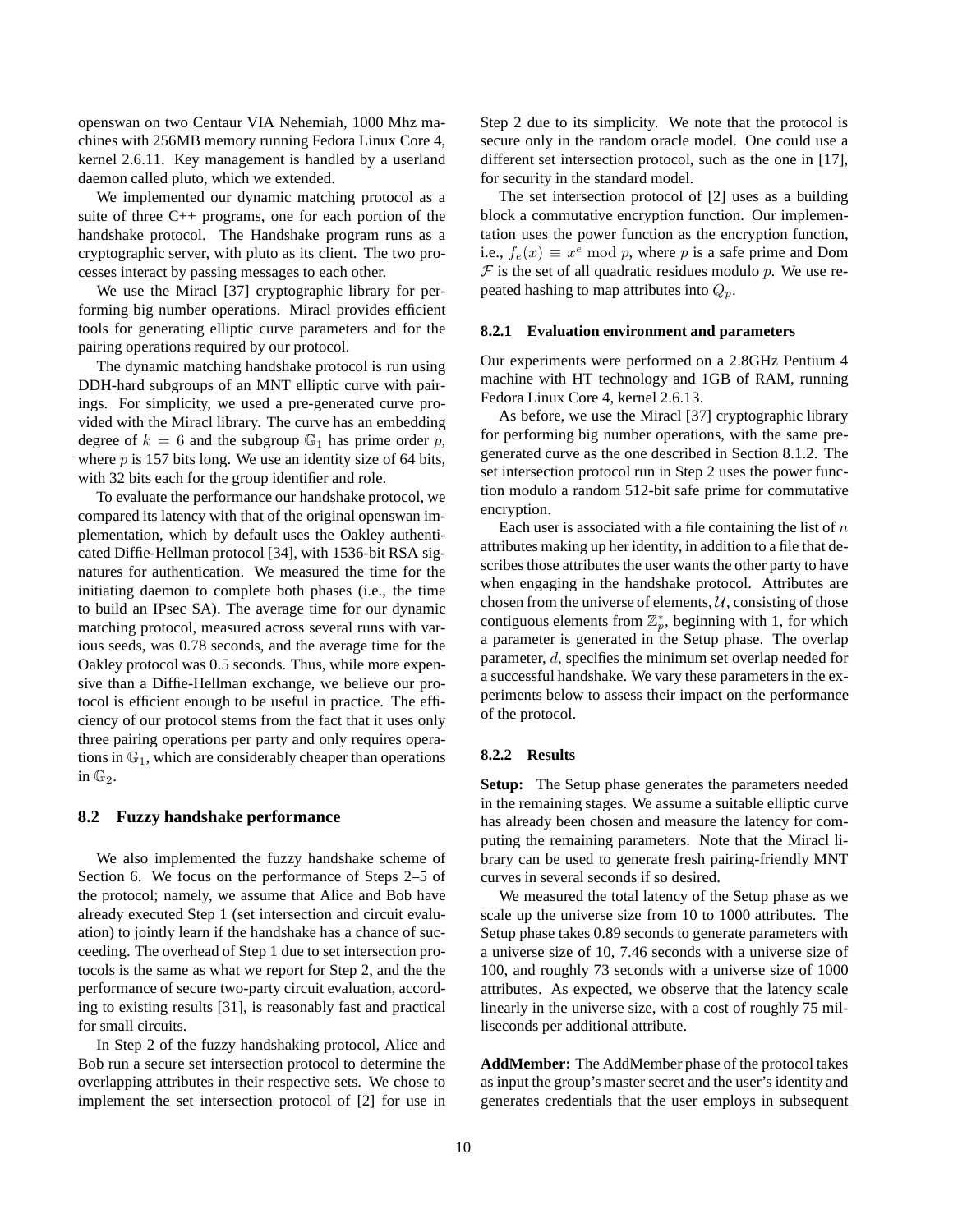

**Figure 1. Fuzzy Handshake Performance**

handshakes. The user receives two credential elements in  $\mathbb{G}_2$  per attribute in her identity. Generation of the first element,  $d_i$ , involves one exponentiation in  $\mathbb{G}_2$ , while generation of the second element,  $D_i$ , requires evaluation of the public function  $T_2$ .

To measure the cost of the AddMember phase, we generated random identities consisting of between 10 and 50 attributes, chosen from a universe size of 100. The top line in Figure 1 shows the total time needed to generate the user's credentials for each identity size. We can see a linear increase in the identity size, from roughly 5 seconds at 10 attributes to just below 25 seconds at 50 attributes.

To achieve better performance at the cost of additional storage space, the group authority can precompute the result of  $T_2$ . As seen in Figure 1, the precomputation significantly decreases the amount of time required, from 2.9 seconds at 10 attributes to 12.8 seconds at 50 attributes.

**Handshake:** In Step 2 of the fuzzy handshake protocol, two users compute a secure set intersection on their appropriate vectors. Figure 1 shows that the intersection protocol adds only a small amount of latency in relation to the overall cost of the handshake, ranging from 0.1 seconds at 10 attributes to 0.5 seconds at 50 attributes. This cost is mostly due to the application of the encryption function to both sets of vectors.

After computing the set intersection, the users engage in the handshake, which uses  $2d + 1$  pairings per user to generate the two keys. Each user also evaluates  $T_1$  on n attributes as part of the exchange.

We first investigated the impact of increasing the number of attributes in the users' credentials on the handshake latency. The universe size and overlap variables were kept constant at 100 and 10 attributes, respectively. We generated random pairs of overlapping identities for each identity size. Figure 1 shows a linear increase in latency as the number of attributes increases, from 2.25 seconds when 10 attributes are used, to 5.29 seconds when 50 attributes are



**Figure 2. Fuzzy Handshake, Overlap Scalability**

used. This increase is attributed to the cost of additional evaluations of  $T_1$ .

For some applications, a user may be likely to use the same vector of desired attributes (e.g.,  $u'_B$  for Alice) across multiple handshakes. To optimize performance, the  $T_1$  evaluations can be precomputed. The effect of this precomputation is shown in Figure 1. Since the overlap parameter remains constant, the slight increase in latency reflects one additional exponentiation in  $\mathbb{G}_1$  per attribute, which costs about 1.6 milliseconds.

Finally, we investigated the impact of increasing the overlap variable, d, which results in more pairing computations and multiplications to compute the key. For this experiment, we maintained a constant universe size of 100 attributes, with 50 attributes in each user's credentials. Figure 2 shows the effects of increasing d from 5 to 50 attributes. The difference in latency, from 4.34 seconds with  $d = 5$  to 9.36 seconds with  $d = 50$ , represents the overhead of the extra pairings and multiplications.

**Remarks:** Our measurements show that the fuzzy handshake protocol has the ability to perform reasonably well in practice. The Setup phase scales linearly in the universe size, while AddMember scales linearly in the user's identity size. A significant reduction in the latency of AddMember can be achieved via precomputation. As the price of storage continues to decrease, it is reasonable to assume that a group administrator will be willing to trade off the additional storage cost for the performance benefits of precomputation. Similarly, precomputation can reduce the cost of the handshake when a member reuses its vector of desired attributes. This benefit becomes more pronounced as the identity size increases, although memory-scarce devices may prefer to pay a higher cost in latency for reduced storage overhead. While the pairing computation remains computationally expensive, the protocol scales well in both the attribute set size and the overlap size.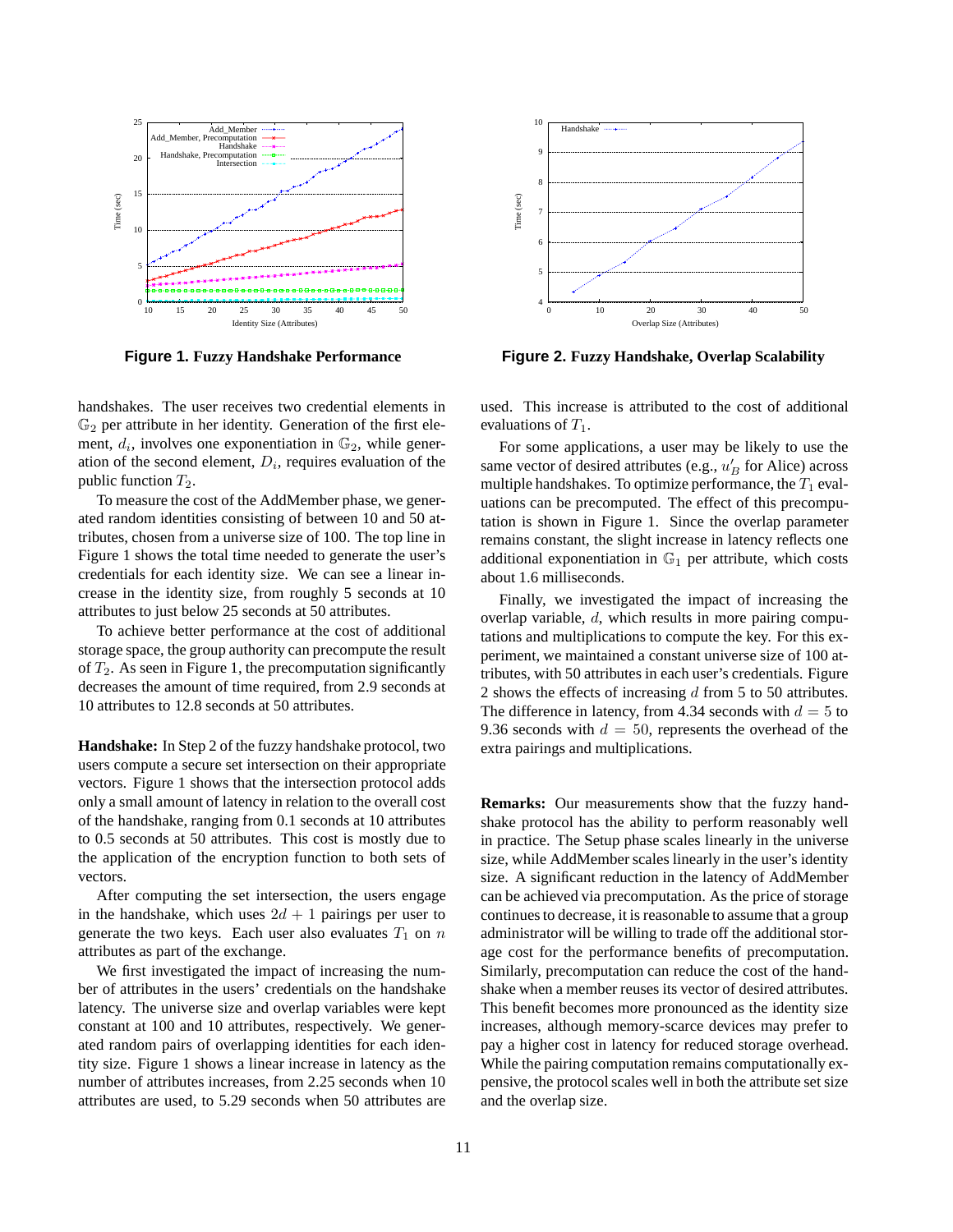#### **8.3 Performance of Fuzzy IBE**

Because Attribute-Based Encryption (ABE), and fuzzy IBE as a specific instance of ABE, was introduced only recently, in this section we would like to comment on the performance of our solution, which was designed to achieve privacy, as compared to the original scheme. The only implementation of fuzzy IBE that we are aware of appeared very recently [35] and provides (among other performance results) performance evaluation of KeyGen, Encrypt, and Decrypt algorithms using MNT curves. The goal of this section is then to compare the performance of KeyGen (which corresponds to AddMember in SHS), Encrypt, and Decrypt operations in our implementation of fuzzy IBE using asymmetric groups and the corresponding computations in our modified scheme.

Before presenting the data we collected, we describe how the experiments were conducted.

**Fuzzy IBE Scheme using Asymmetric Groups:** The best implementation choice of the fuzzy IBE scheme (described in Section A.2) using asymmetric groups  $\mathbb{G}_1$  and  $\mathbb{G}_2$  is to set  $g, g_1 \in \mathbb{G}_2$  and  $g_2 \in \mathbb{G}_1$ . This gives us that the computation of the function  $T(\cdot)$  will always be in  $\mathbb{G}_1$ , operations in which are significantly more efficient than in  $\mathbb{G}_2$ . In this case, a private key for identity  $w$  consists of values  ${D_i}_{i \in w} \in \mathbb{G}_1$  and  ${d_i}_{i \in w} \in \mathbb{G}_2$ .

As suggested in [35], decryption optimization is possible by decrypting the message using the order of operations as in

$$
M = \frac{E' \prod_{i \in S} e\left(E_i^{L_{i,S}(0)}, d_i\right)}{e\left(\prod_{i \in S} D_i^{L_{i,S}(0)}, E''\right)}
$$

instead of

$$
M = E' \prod_{i \in S} \left( \frac{e(E_i, d_i)}{e(D_i, E'')} \right)^{L_{i,S}(0)}
$$

Our results indicate that in this scheme the above order of computation results in a significant improvement of the decryption time. We also add a slight optimization to the encryption operation by computing the first term of the encryption tuple E' as  $e(g_2^s, g_1)$  instead of  $e(g_2, g_1)^s$ .

Finally, we measure the performance of KeyGen and optimized Encrypt algorithms assuming that the evaluations of function  $T$  have been precomputed.

**Our SHS-based Scheme:** Recall that for privacy reasons the values composing an encryption of a message have to be in the same group (in our case, they are in  $\mathbb{G}_1$ ). Then all parts of the private keys  $\{D_i\}_{i\in w}$  and  $\{d_i\}_{i\in w}$  are in  $\mathbb{G}_2$ . Also, computation of the function  $T(\cdot)$  in both  $\mathbb{G}_1$  and  $\mathbb{G}_2$  is needed. Fortunately, computing T in  $\mathbb{G}_2$  is needed



**Figure 3. Comparison of Fuzzy IBE** KeyGen **and our** AddMember **Performance**

only during the issuance of secret keys, which is performed once per user by the (powerful) server, but not during encryption/decryption operations. The need to evaluate  $T$  in  $\mathbb{G}_2$  means that our AddMember algorithm is unavoidably slower than KeyGen in the original scheme.

Unfortunately, the decryption optimization described above does not result in faster performance in our SHSbased scheme. In our case, this optimization amounts to computing:

$$
M = \frac{E' \prod_{i \in S} e\left(E_i^{L_{i,S}(0)}, d_i\right)}{e\left(E'', \prod_{i \in S} D_i^{L_{i,S}(0)}\right)}.
$$

As can be seen from the equation, this order of operations requires us to execute additional operations in  $\mathbb{G}_2$  (as opposed to  $\mathbb{G}_1$  in fuzzy IBE), where operations are expensive, mitigating the benefits of the reduced number of pairing computations. The other kind of optimization (though very minor) is still possible by computing  $e(g_{\alpha}^x, h)$ .

Similar to the previous case, we measure the performance of the regular, optimized, and optimized with precomputation implementations.

The execution environment and implementation parameters we used here were the same as those described in Section 8.2. Figure 3 compares performance of fuzzy IBE KeyGen and our AddMember algorithms for different identity sizes. Figure 4 provides a comparison of the encryption operation in fuzzy IBE and the corresponding computation in our scheme. Note that the optimization of the encryption operation results in negligible advantage, and for clarity of the figure we do not plot such results. Figure 5 shows the results of our experiments for the decryption operation. As was mentioned above, the optimization technique proposed in [35] does not offer computational advantage for our scheme, and thus such results are not included in the figure. Also, since precomputation cannot be done for de-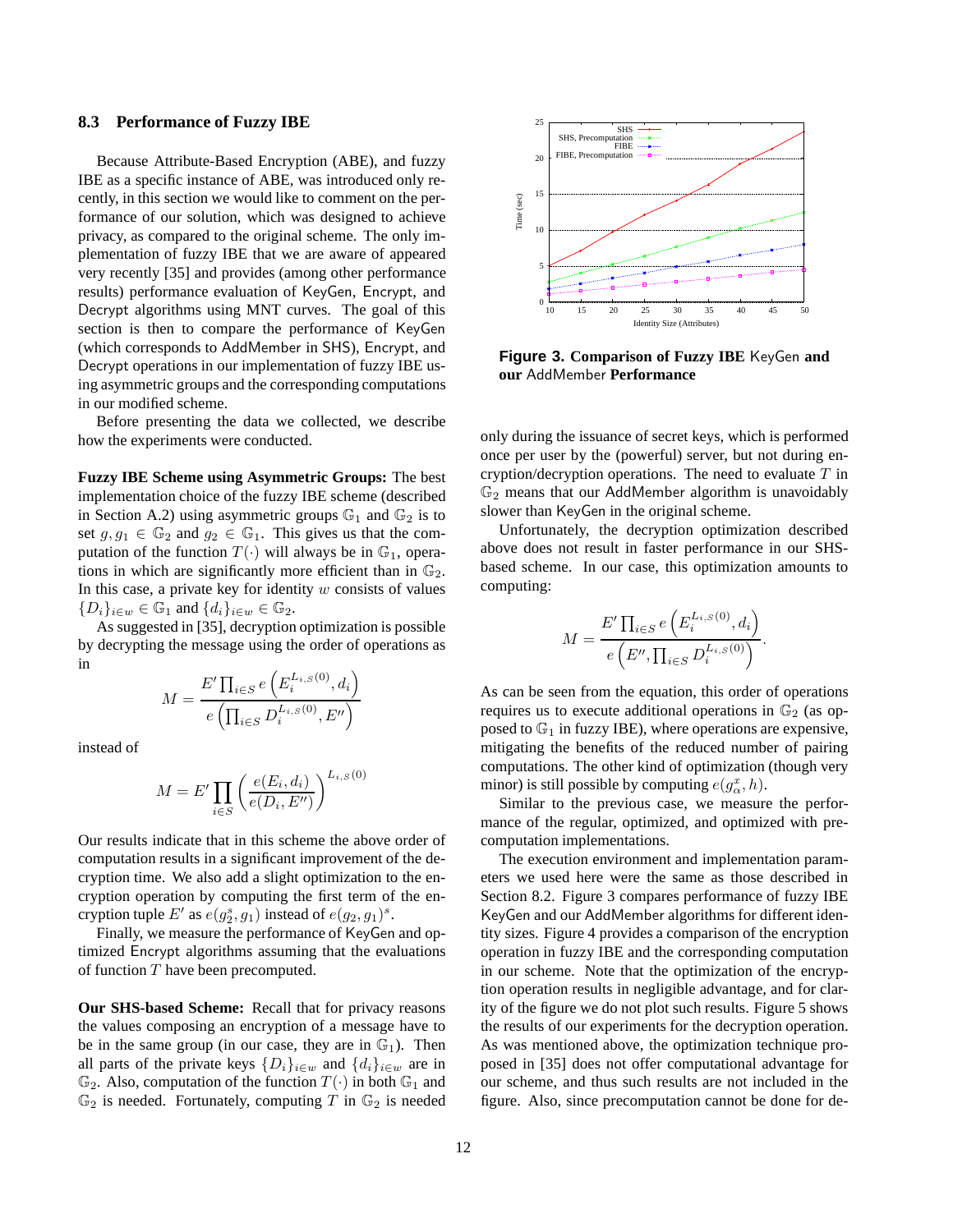

**Figure 4. Comparison of Encryption Computations in Fuzzy IBE and our SHS-based Scheme**



**Figure 5. Comparison of Decryption Computations in Fuzzy IBE and our SHS-based Scheme**

cryption operations, such data is not available in this case. Similar to the experiments of Section 8.2, we varied the identity size in Figures 3, 4, and 5 from 10 to 50 attributes with the universe size of 100 and the overlap size of 10 attributes.

Finally, since performance of the decryption operation is determined by the threshold  $d$  (minimum overlap size required) rather than the number of attributes in the identity, Figure 6 illustrates the performance of this operation as a function of the overlap size. We varied the overlap size from 5 to 50 attributes, with the universe size of 100 and the identity size of 50 attributes.

We can see from Figure 4 that our encryption computation achieves very similar (and even slightly faster) performance to the fuzzy IBE scheme, both with and without precomputation. Figure 5 shows that our decryption computation has the same cost as the unoptimized fuzzy IBE scheme, but that the optimization for fuzzy IBE results in a significant speedup. While the SHS-based key generation and decryption computations result in slower performance,



**Figure 6. Comparison of Decryption Computations, Overlap Scalability**

our scheme achieves key privacy, which is not available in the original fuzzy IBE scheme. Thus, the difference in the performance can be viewed as the cost of privacy in this setting.

# **9 Conclusions**

This works extends the original definition of secret handshakes where two users engage in a mutual authentication protocol and jointly agree on a key for further communication only if both of them are members of the same group. In this work, we allow each participant to specify the role and group of the other party and thus add flexibility to the authentication rules. We call such authentication rules dynamic matching. Furthermore, we extend secret handshakes to support arbitrary attributes and define approximate or fuzzy matching authentication rules. Additionally, our result is the first fully unlinkable and efficient secret handshake scheme secure in the standard model.

We provide an implementation showing the feasibility of our approach. Our implementation of secret handshakes with dynamic matching was integrated into IPsec by extending its key exchange capability, and our implementation of secret handshakes with fuzzy matching showed that their performance is efficient enough to be used in practice. Additionally, we provide performance of the original fuzzy IBE scheme and compare it to the performance of our modified approach which achieves user privacy.

## **Acknowledgments**

We are grateful to Matt Green for providing samples of code and feedback on the Miracl library as well as the implementation. We would like to thank Patrick Traynor for suggesting social networks as a compelling application of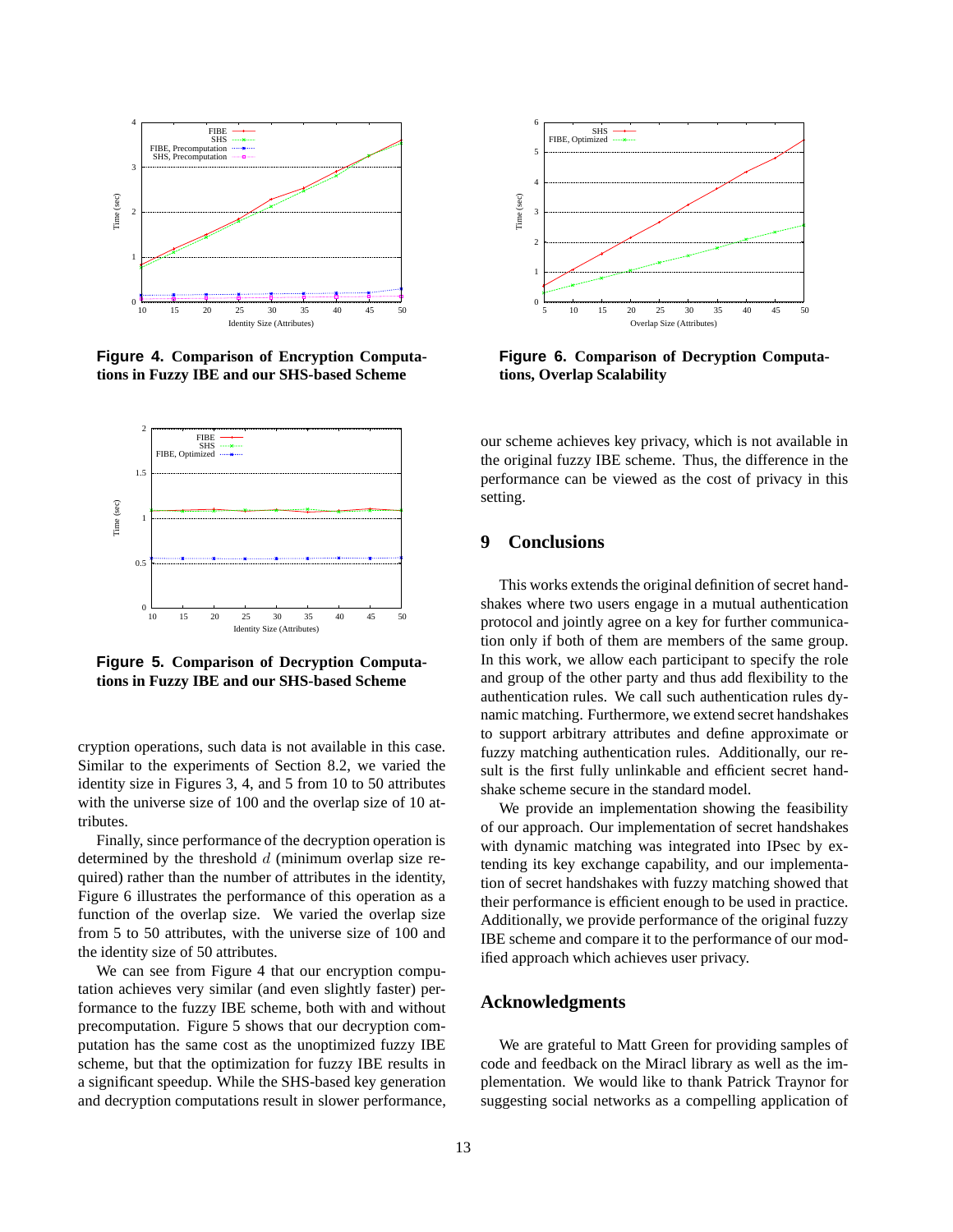fuzzy secret handshakes. We also thank the anonymous referees for their insightful comments.

# **References**

- [1] The openswan project, http://www.openswan.org/.
- [2] R. Agrawal, A. Evfimievski, and R. Srikant. Information sharing across private databases. In *ACM SIGMOD International Conference on Management of Data*, pages 86–97, 2003.
- [3] G. Ateniese, J. Camenisch, and B. de Medeiros. Untraceable RFID tags via insubvertible encryption. In *ACM Conference on Computer and Communications Security (CCS'05)*, pages 92–101, Nov. 2005.
- [4] G. Ateniese, J. Camenisch, S. Hohenberger, and B. de Medeiros. Practical group signatures without random oracles. Cryptology ePrint Archive: Report 2005/385, http://eprint.iacr.org/2005/385, 2005.
- [5] D. Balfanz, G. Durfee, N. Shankar, D. Smetters, J. Staddon, and H. Wong. Secret handshakes from pairing-based key agreements. In *IEEE Symposium on Security and Privacy*, pages 180–196, 2003.
- [6] L. Ballard, M. Green, B. de Medeiros, and F. Monrose. Correlation-resistant storage via keyword-searchable encryption. Cryptology ePrint Archive: Report 2005/417, http://eprint.iacr.org/2005/417, Nov. 2005.
- [7] D. Boneh and X. Boyen. Efficient selective-id secure identity based encryption without random oracles. In *Advances in Cryptology – EUROCRYPT'04*, volume 3027 of *LNCS*, 2004.
- [8] D. Boneh and X. Boyen. Secure identity based encryption without random oracles. In *Advances in Cryptology – CRYPTO'04*, volume 3152 of *LNCS*, 2004.
- [9] D. Boneh, X. Boyen, and H. Shacham. Short group signatures. In *Advances in Cryptology – CRYPTO'04*, volume 3152 of *LNCS*, pages 41–55, 2004. Full version available at http://crypto.stanford.edu/˜dabo/ abstracts/groupsigs.pdf.
- [10] D. Boneh and M. Franklin. Identity based encryption from the Weil pairing. *SIAM Journal of Computing*, 32(3):586– 615, 2003.
- [11] X. Boyen and B. Waters. Anonymous hierarchical identitybased encryption (without random oracles). In *Advances in Cryptology – CRYPTO'06*, 2006.
- [12] R. Brawshaw, J. Holt, and K. Seamons. Concealing complex policies with hidden credentials. In *ACM Conference on Computer and Communications Security (CCS'04)*, 2004.
- [13] C. Castelluccia, S. Jarecki, and G. Tsudik. Secret handshakes from CA-oblivious encryption. In *ASIACRYPT*, volume 3329 of *LNCS*, pages 293–307, 2004.
- [14] C. Clifton, M. Kantarcioglu, J. Vaidya, X. Lin, and M. Zhu. Tools for privacy preserving distributed data mining. *ACM SIGKDD Explorations Newsletter*, 4(2):28–34, Dec. 2002.
- [15] S. Crosby, I. Goldberg, R. Johnson, D. Song, and D. Wagner. A cryptanalysis of the high-bandwidth digital content protection system. In *ACM Workshop on Security and Privacy in Digital Rights Management (DRM'01)*, pages 192–200, 2001.
- [16] T. Dierks and C. Allen. RFC 2246: The TLS protocol version 1, Jan. 1999.
- [17] M. Freedman, K. Nissim, and B. Pinkas. Efficient private matching and set intersection. In *Advances in Cryptology – EUROCRYPT'04*, volume 3027 of *LNCS*, pages 1–19, 2004.
- [18] S. Galbraith, K. Paterson, and N. Smart. Pairings for cryptographers. Cryptology ePrint Archive, Report 2006/165, 2006. http://eprint.iacr.org/.
- [19] D. Harkins and D. Carrel. RFC 2409: The Internet Key Exchange (IKE), Nov. 1998.
- [20] J. Holt. Reconciling CA-oblivious encryption, hidden credentials, OSBE and secret handshakes. Cryptology ePrint Archive Report 2005/215, 2005. http://eprint. iacr.org/2005/215.
- [21] J. Holt, R. Bradshaw, K. Seamons, and H. Orman. Hidden credentials. In *ACM Workshop on Privacy in the Electronic Society*, pages 1–8, 2003.
- [22] J. Holt and K. Seamons. Reconciling CA-oblivious encryption, hidden credentials, OSBE, and secret handshakes. Technical Report 2006-5 (Internet Security Research Lab), Brigham Young University, June 2006.
- [23] S. Jarecki, J. Kim, and G. Tsudik. Authentication for paranoids: Multi-party secret handshakes. In *International Conference on Applied Cryptography and Network Security (ACNS'06)*, June 2006.
- [24] C. Kaufman. RFC 4306: Internet Key Exchange (IKEv2) Protocol, Dec. 2005.
- [25] S. Kent and R. Atkinson. RFC 2401: Security architecture for the Internet Protocol, Nov. 1998.
- [26] A. Kiayias and A. Mitrofanova. Testing disjointness of private datasets. In *Financial Cryptography and Data Security (FC'05)*, volume 3570 of *LNCS*, pages 109–124, 2005.
- [27] L. Kissner and D. Song. Privacy-preserving set operations. In *Advances in Cryptology – CRYPTO'05*, volume 3621 of *LNCS*, pages 241–257, 2005.
- [28] N. Li, W. Du, and D. Boneh. Oblivious signature-based envelope. In *ACM Symposium on Principles of Distibuted Computing (PODC'03)*, pages 182–189, 2003.
- [29] S. Li and A. Ephremides. Anonymous routing: A crosslayer coupling between application and network layer. In *Conference on Information Sciences and Systems (CISS'06)*, 2006.
- [30] G. Liang and S. Chawathe. Privacy-preserving interdatabase operations. In *Symposium on Intelligence and Security Informatics (ISI'04)*, volume 3073 of *LNCS*, pages 66–82, 2004.
- [31] D. Malkhi, N. Nisan, B. Pinkas, and Y. Sella. Fairplay a secure two-party computation system. In *Usenix Security Symposium*, pages 287–302, 2004.
- [32] D. Maughan, M. Schertler, M. Schneider, and J. Turner. RFC 2408: Internet Security Association and Key Management Protocol (ISAKMP), Nov. 1998.
- [33] S. Nasserian and G. Tsudik. Revisiting oblivious signaturebased envelopes: New constructs and properties. In *Financial Cryptography and Data Security (FC'06)*, 2006.
- [34] H. Orman. RFC 2412: The OAKLEY Key Determination Protocol, Nov. 1998.
- [35] M. Pirretti, P. Traynor, P. McDaniel, and B. Waters. Secure attribute-based systems. In *ACM Conference on Computer and Communications Security (CCS'06)*, Nov. 2006.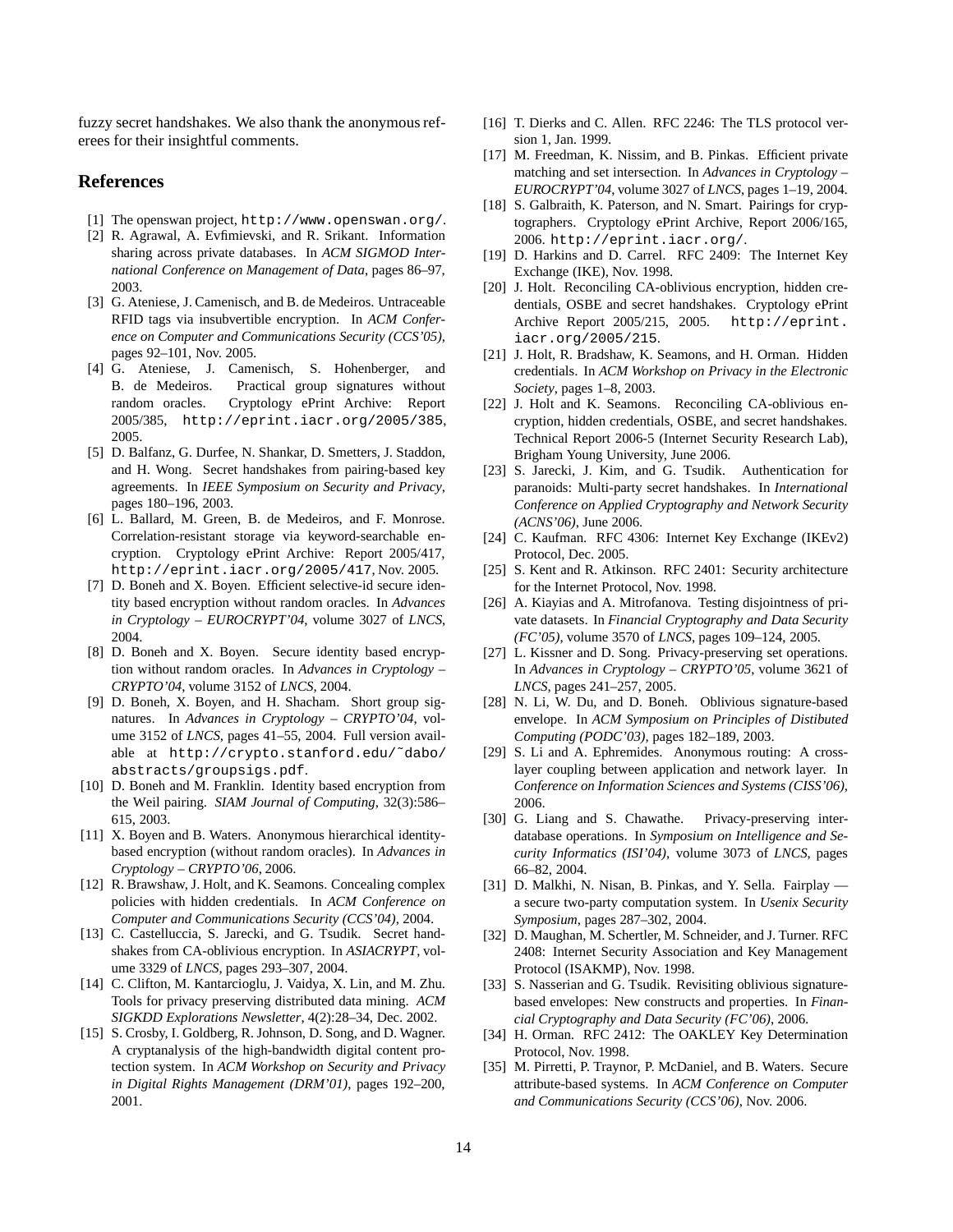- [36] A. Sahai and B. Waters. Fuzzy identity-based encryption. In *Advances in Cryptology – EUROCRYPT'05*, volume 3494 of *LNCS*, pages 457–473, 2005.
- [37] M. Scott. MIRACL library. Indigo software, http://indigo.ie/˜mscott.
- [38] M. Scott. Authenticated ID-based key exchange and remote log-in with simple token and PIN number. Cryptology ePrint Archive: Report 2002/164, http://eprint.iacr.org/2002/164, 2002.
- [39] G. Tsudik and S. Xu. Brief announcement: A flexible framework for secret handshakes. In *ACM Symposium on Principles of Distributed Computing (PODC'05)*, page 39, 2005.
- [40] G. Tsudik and S. Xu. Flexible framework for secret handshakes (multi-party anonymous and un-observable authentication). Cryptology ePrint Archive, Report 2005/034, 2005. http://eprint.iacr.org/2005/034.
- [41] J. Vaidya and C. Clifton. Secure set intersection cardinality with application to association rule mining. *Journal of Computer Security*, 13(4):593–622, 2005.
- [42] D. Vergnaud. RSA-based secret handshakes. In *International Workshop on Coding and Cryptography (WCC'05)*, volume 3969 of *LNCS*, pages 252–274, 2006.
- [43] B. Waters. Efficient identity-based encryption without random oracles. In *Advances in Cryptology – EUROCRYPT'05*, volume 3494 of *LNCS*, pages 114–127, 2005.
- [44] S. Xu and M. Yung. k-anonymous secret handshakes with reusable credentials. In *ACM Conference on Computer and Communications Security (CCS'04)*, pages 158–167, 2004.
- [45] A. Yao. Protocols for secure computations. In *Symposium on Foundations of Computer Science (FOCS'82)*, pages 160– 164, 1982.
- [46] Y. Zhang, W. Liu, and W. Lou. Anonymous communications in mobile ad hoc networks. In *INFOCOM*, 2005.
- [47] Y. Zhang, W. Liu, W. Lou, and Y. Fang. Anonymous handshakes in mobile ad hoc networks. In *IEEE Military Communications Conference (MILCOM'04)*, 2004.
- [48] L. Zhou, W. Susilo, and Y. Mu. Three-round secret handshakes based on ElGamal and DSA. In *International Conference on Information Security Practice and Experience (ISPEC'06)*, volume 3903 of *LNCS*, pages 332–342, 2006.

## **A Background**

### **A.1 Identity-Based Encryption**

The IBE scheme described in this section is due to Waters [43]. Let  $(p, \mathbb{G}, \mathbb{G}_T, g, e) \leftarrow Set(1^{\kappa})$ . As in any other IBE scheme, identities serve the role of public keys and are represented as bitstrings of length n (they can also be represented as bitsrings of arbitrary length and  $n$  be the output length of a collision-resistant hash function). The encryption scheme then consists of the following algorithms:

Setup. Choose  $\alpha \stackrel{R}{\leftarrow} \mathbb{Z}_p$ , and  $g_2 \stackrel{R}{\leftarrow} \mathbb{G}$ , where  $g_2$  generates  $\mathbb{G}$ ; set  $g_1 = g^{\alpha}$ . Also choose  $u' \stackrel{R}{\leftarrow} \mathbb{G}$  and an *n*-length vector  $U = (u_i)$ , whose elements are chosen at random from  $\mathbb{G}$ . The public parameters are  $g$ ,  $g_1$ ,  $g_2$ ,  $u'$ , and  $U$ . The master secret is  $g_2^{\alpha}$ .

KeyGen. Let  $v$  be an  $n$ -bit identity and  $v_i$  denote its *i*th bit. Also let  $V \subseteq \{1, \ldots, n\}$  be the set of all indices i for which bit  $v_i = 1$ . A private key for identity v is generated by first randomly choosing  $r \stackrel{R}{\leftarrow} \mathbb{Z}_p$  and then setting the private key to  $d_v = (d_1, d_2) = (g_2^{\alpha}(u' \prod_{i \in V} u_i)^r, g^r).$ 

Encrypt. A message  $M \in \mathbb{G}_T$  is encrypted for identity v by first choosing  $t \stackrel{R}{\leftarrow} \mathbb{Z}_p$  and then constructing the ciphertext as  $C = (C_1, C_2, C_3) = (e(g_1, g_2)^t M, g^t, (u' \prod_{i \in V} u_i)^t).$ 

Decrypt. Given a valid ciphertext  $C = (C_1, C_2, C_3)$  that corresponds to the encryption of  $M$  under the identity  $v$ , decrypt C using key  $d_v = (d_1, d_2)$  as:

$$
C_1 \frac{e(d_2, C_3)}{e(d_1, C_2)} = (e(g_1, g_2)^t M) \frac{e(g^r, (u' \prod_{i \in V} u_i)^t)}{e(g_2^{\alpha}(u' \prod_{i \in V} u_i)^r, g^t)}
$$
  
= 
$$
\frac{(e(g_1, g_2)^t M) e(g, (u' \prod_{i \in V} u_i)^{rt})}{e(g_1, g_2)^t e((u' \prod_{i \in V} u_i)^{rt}, g)}
$$
  
= M.

### **A.2 Fuzzy Identity-Based Encryption**

Fuzzy IBE [36] is a new type of identity-based encryption, where identities are viewed as a set of descriptive attributes. A user with the secret key for the identity  $w$  is able to decrypt a ciphertext encrypted with the public key  $w'$  iff  $w$  and  $w'$  are within a certain distance of each other. We briefly review the construction of [36] next.

Let identities be represented as sets of attributes, and let d represent the minimal number of them that must overlap in order for decryption to succeed (i.e.,  $d$  represents the error tolerance). Then the authority can create a private key for a user by associating a random  $(d - 1)$ -degree polynomial  $q(x)$  with her identity. Let  $(p, \mathbb{G}, \mathbb{G}_T, g, e) \leftarrow Set(1^{\kappa})$ and the identities be of length  $n$  for some fixed  $n$ . The Lagrange coefficient  $L_{i,S}$  for  $i \in \mathbb{Z}_p$  and a set S of elements in  $\mathbb{Z}_p$  is defined as  $L_{i,S}(x) = \prod_{j \in S, j \neq i} \frac{x-j}{i-j}$ . Identities will be sets of *n* elements of  $\mathbb{Z}_p^*$ .

Setup. Given *n* and *d*, choose  $g_1 = g^y$ ,  $g_2 \in \mathbb{G}$ , and  $t_1, \ldots, t_{n+1} \stackrel{R}{\leftarrow} \mathbb{G}$ . Let  $N = \{1, \ldots, n+1\}$  and let the function  $T(x) = g^{x^n}_{2} \prod_{i=1}^{n+1} t_i^{L_{i,N}(x)}$  (*T* can be viewed as the function  $g_2^{n} g_0^{h(x)}$  for some *n*-degree polynomial *h*). The published public key is  $g_1, g_2, t_1, \ldots, t_{n+1}$ , and the private key is y.

KeyGen. To generate a private key for identity w, a  $(d-1)$ degree random polynomial q is chosen such that  $q(0) = y$ . The private key then consists of a set  $\{D_i\}_{i\in w}$ , where  $D_i =$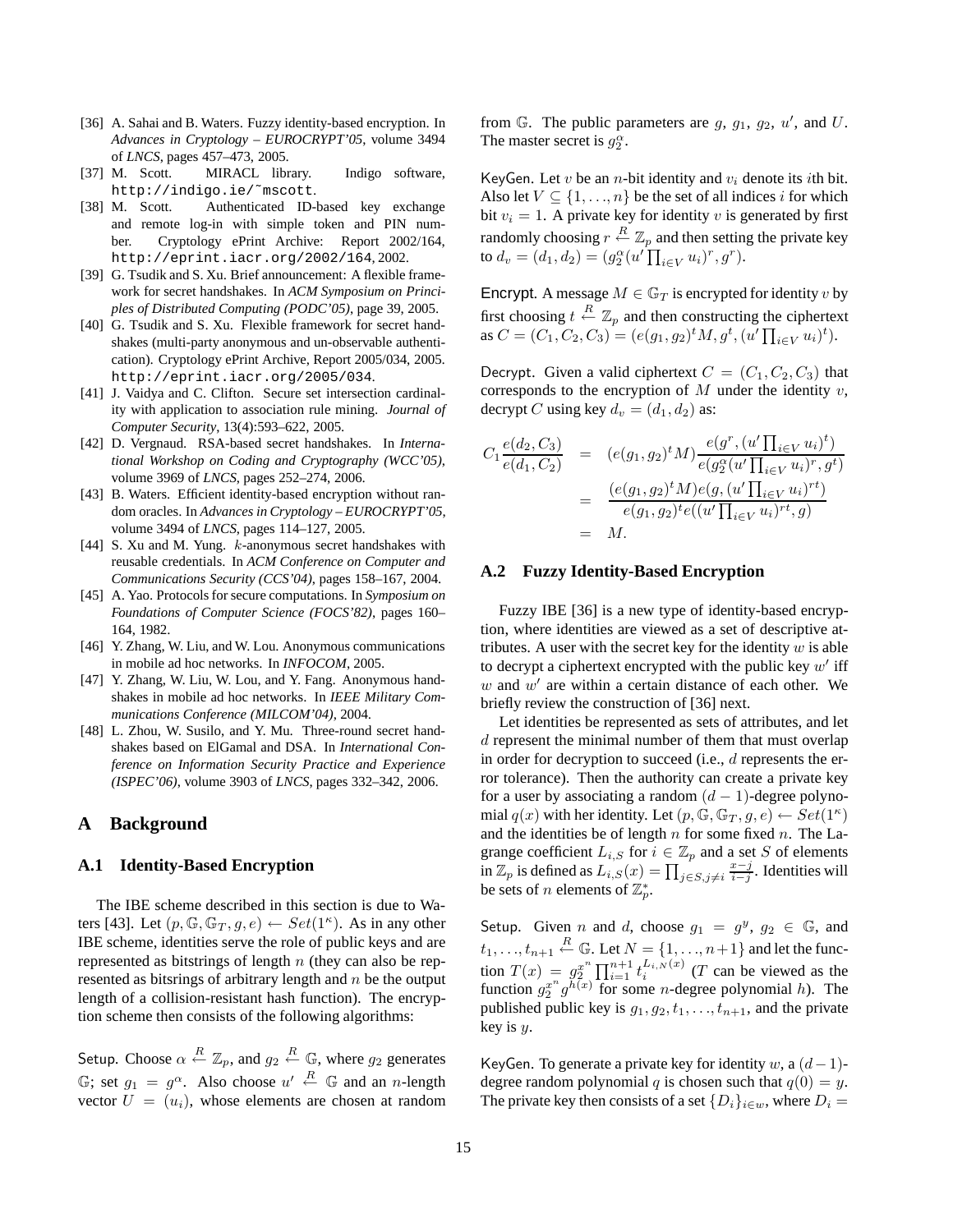$g_2^{q(i)} T(i)^{r_i}$  and  $r_i$  is a random element of  $\mathbb{Z}_p$  defined for all  $i \in w$ , and another set  $\{d_i\}_{i \in w}$ , where  $d_i = g^{r_i}$ .

Encrypt. To encrypt a message  $M \in \mathbb{G}_T$  with the public key w', first choose  $s \stackrel{R}{\leftarrow} \mathbb{Z}_p$  and then construct the ciphertext as  $E = (w', E' = Me(g_1, g_2)^s, E'' = g^s, \{E_i =$  $T(i)^s\}_{i\in w'}$ ).

Decrypt. Suppose, given a ciphertext  $E$  encrypted with a key for identity  $w'$ , we would like to decrypt it using a key for identity w such that  $|w \cap w'| \ge d$ . To do so, choose an arbitrary d-element subset S of  $w \cap w'$  and compute:

$$
M = E' \prod_{i \in S} \left( \frac{e(d_i, E_i)}{e(D_i, E'')}\right)^{L_{i,S}(0)}
$$
  
\n
$$
= Me(g_1, g_2)^s \prod_{i \in S} \left( \frac{e(g^{r_i}, T(i)^s)}{e(g_2^{q(i)}T(i)^{r_i}, g^s)} \right)^{L_{i,S}(0)}
$$
  
\n
$$
= Me(g_1, g_2)^s \prod_{i \in S} \left( \frac{e(g^{r_i}, T(i)^s)}{e(g_2^{q(i)}, g^s)e(T(i)^{r_i}, g^s)} \right)^{L_{i,S}(0)}
$$
  
\n
$$
= Me(g, g_2)^{ys} \prod_{i \in S} \frac{1}{e(g, g_2)^{q(i)sL_{i,S}(0)}} = M.
$$

## **B Security Definitions and Proofs**

In this section we first formally define the properties of impersonation resistance, detection resistance, and unlinkability; and then provide security proofs of both of our constructions with respect to these security properties.

#### **B.1 Security definitions**

Consider the following *member impersonation game* for a (polynomial-time) adversary  $A: A$  interacts with users of her choice and obtains secrets for some of them; let  $\mathcal{U}_{\mathcal{A}}$ denote the users that  $A$  controls. Then  $A$  selects a target group  $G_t$  a member of which she wants to impersonate, a target role  $R_t$  under which she wants to impersonate a user, and a target user  $U_t$  such that  $U_t \notin \mathcal{U}_A$  with whom she would like to communicate. In other words, the adversary will interact with  $U_t$  trying to impersonate a member of group  $G_t$  with role  $R_t$ . We also require that A did not corrupt the GA. A engages in a handshake interaction with  $U_t$  and wins the game if  $U_t$  cannot distinguish between  $\mathcal{A}$ 's messages and the real execution of the handshake protocol and at the end of the interaction  $A$  can compute the same key that  $U_t$  obtains. Following the member impersonation games employed in prior literature, we assume that, at the end of the game, A outputs the key she computed.

Let Adv $\lim_{\mathcal{A}} P$  denote the probability that adversary  $\mathcal A$  wins the member impersonation game. Also, let  $\mathcal{U}_{G_t, R_t}$  denote the set of users who are members of group  $G_t$  under role  $R_t$ . Then the security property of a secret handshake scheme regarding member impersonation can be stated as follows:

**Definition 4 (Impersonator resistance)** *We say that the secret handshake scheme* SHS *is impersonator resistant if an adversary* A *who never corrupts any member of the target group*  $G_t$  *with role*  $R_t$  *and never corrupts the* GA *has at most negligible probability in winning the member impersonation game for*  $G_t$  *and*  $R_t$ *. That is, if*  $\mathcal{U}_A \cap \mathcal{U}_{G_t, R_t} = \emptyset$ *,* then  $\mathsf{Adv}_{\mathcal{A}}^{\text{imp}}$  is negligible for all  $\mathcal{A}$ .

Note that this bound must hold even if  $A$  corrupts members of  $G_t$  or users with roles  $R_t$ , as long as a corrupted member does not have group  $G_t$  and role  $R_t$  simultaneously.

For an adversary A we also define a *member detection game*. Intuitively, A cannot detect members of a certain group if her interaction with a group member during a handshake yields no new information to the adversary. More formally, A should not be able to distinguish between interaction with a group member (having a specific role) and a random simulator. Thus, the member detection game is defined as follows: A interacts with users of her choice and obtains secrets for some users  $U_A$ . Then A selects a target user  $U_t \notin \mathcal{U}_A$ . A random bit  $b \leftarrow \{0, 1\}$  is flipped. If  $b = 0$ , A interacts with  $U_t$ . If  $b = 1$ , A interacts with a random simulator. Finally,  $A$  outputs a guess  $b'$  for  $b$  and wins if  $b = b'$ . The member detection advantage Adv $_{\mathcal{A}}^{\text{det}}$  of  $A$  is defined as the probability of  $A$  winning the member detection game minus 1/2. Then the corresponding security definition is:

**Definition 5 (Detector resistance)** Let  $G_t$  be the group to *which*  $U_t$  *belongs and*  $R_t$  *be the role that she has in*  $G_t$ *. We say that a scheme* SHS *is detector resistant if an adversary* A who did not corrupt any member of  $G_t$  with role  $R_t$  and *did not corrupt the* GA *has at most negligible member de*tection advantage. That is, if  $\mathcal{U}_{\mathcal{A}} \cap \mathcal{U}_{G_t,R_t} = \emptyset$ , then  $\mathsf{Adv}^\mathsf{det}_{\mathcal{A}}$ *is negligible for all* A*.*

The last security property that we need to define here is unlinkability of two executions of the secret handshake protocol. Intuitively, in a scheme that support unlinkability an adversary who participates in one handshake protocol and then engages in another should not be able to tell whether she is communicating with the same or a different user. Since we do not want the adversary to make this distinction based on the outcome of the protocol (i.e., if the handshake succeeds in the first execution and fails in the second, she knows that they correspond to members of different groups and the users must be distinct), we will assume that if a different user is chosen for the second, challenge, handshake protocol, the protocol will result in the same outcome as the first execution.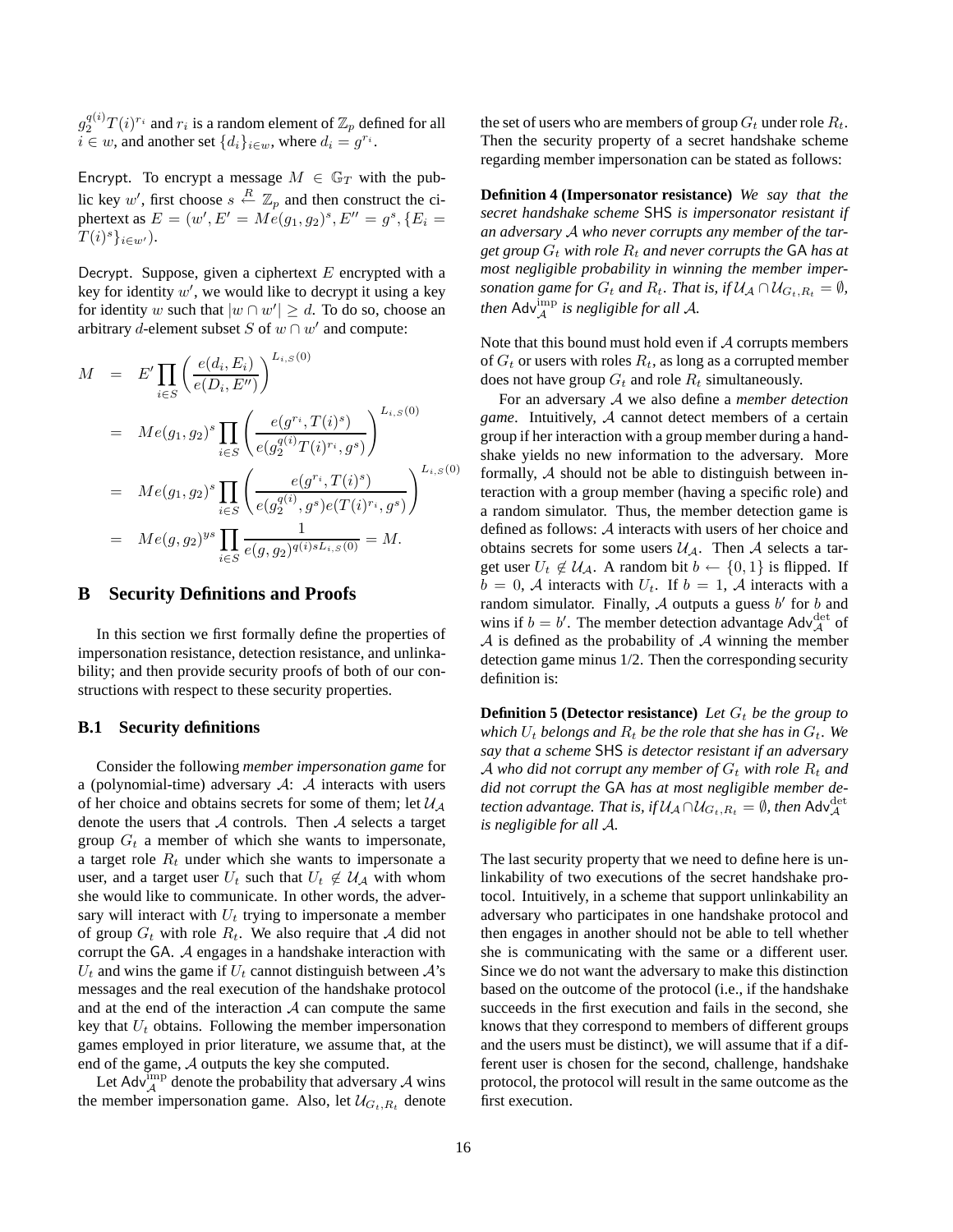As before, we consider a polynomial-time adversary A who this time participates in a *linking game*: A interacts with users of her choice and obtains secrets for some users  $U_A$ . Then A selects a target user  $U_t \notin U_A$  such that A did not corrupt the GA of  $U_t$ 's group, and engages in a handshake protocols with  $U_t$ . A random bit  $b \leftarrow \{0, 1\}$ is flipped. If  $b = 0$ , A engages in a handshake protocol with the same member. If  $b = 1$ , A engages in a handshake protocol with a different member whom she did not corrupt. Finally,  $A$  outputs her guess  $b'$  for  $b$  and wins if  $b = b'$ . The linking advantage of A, denoted by Adv $\mu_A^{\text{link}}$ , is the probability that  $A$  wins the linking game minus  $1/2$ .

**Definition 6 (Unlinkability)** *We say that a scheme* SHS *is unlinkable if an adversary* A *who did not corrupt the members with whom it interacts and the* GA*, has at most negligible linking advantage.*

In secret handshakes with attribute-based matching, the above member impersonation and member detection games and the corresponding definitions must be modified to take into account user attributes. Thus, in the member impersonation game for secret handshakes with fuzzy matching, A selects the target user  $U_t$  and the attributes u, an owner of which A would like to impersonate. We require that  $U_t$  has at most  $d$  attributes in common with  $u$  and the users corrupted by  $A$  do not have  $d$  or more attributes in common in  $u$ . Similar modifications apply to the member detection game.

As mentioned earlier, the member impersonation property of our secret handshakes with fuzzy matching holds in the Fuzzy Selective-ID model [36], which we describe next.

**Fuzzy Selective-ID:** The adversary A declares the challenge identity u. The challenger runs the setup algorithm, provides A with public parameters, and creates users. Next, A is allowed to corrupt users with identities  $w_i$  by requesting their private keys from the challenger, as long as the number of attributes that u and  $w_i$  have in common is less than d, i.e.,  $|u \cap w_i| < d$ . Finally, A engages in a handshake protocol with the challenger impersonating the identity  $u$ . At the end of the protocol  $A$  outputs the key and wins if she was able to correctly compute it.

## **B.2 Security of the secret handshake scheme with dynamic matching**

Before we proceed with showing the properties required of the handshake scheme, we show that the scheme provides privacy of identities. This result will be used to show other security properties of the scheme. In more detail, the privacy property requires that given two messages  $(g^x,(\mathsf{rep}_1(v_1))^x)$  and  $(g^y,(\mathsf{rep}_1(v_2))^y)$  for identities  $v_1$  and  $v_2$ , respectively (which correspond to the data exchanged in the secret handshake protocol), it is not possible to tell whether  $v_1 = v_2$ .

**Lemma 1** *Under the SXDH assumption, the secret handshake scheme with dynamic matching provides privacy of identities.*

**Proof** Let A be an adversary who can violate the privacy property of the scheme with a certain probability. We then construct an adversary  $A'$  who uses A as a black box to solve an instance of the decisional Diffie-Hellman problem. A' receives values  $g, g_1, g_2, g_3 \in \mathbb{G}_1$  and must determine whether there is an integer a such that  $g_1 = g^a$ and  $g_3 = g_2^a$ . A' first sets up the environment for A by choosing  $h \in \mathbb{G}_2$  and initializing the rest of the parameters as in the secret handshake scheme to obtain params  $=$  $(p, \mathbb{G}_1, \mathbb{G}_2, \mathbb{G}_T, e, g, h, g_\alpha, G', G_1, \ldots, G_n)$ . A' adds users as usual, and  $A$  is allowed to communicate with them and corrupt some users who are denoted by  $\mathcal{U}_A$ .

Then A receives two messages of the form  $(g^x,(\operatorname{\mathsf{rep}}_1(v))^x)$  and is asked to decide whether they correspond to the same identity or not.  $A'$  constructs these messages as follows: she chooses  $x, y, s, t \stackrel{R}{\leftarrow} \mathbb{Z}_p$ , then forms the first message as  $(g^{sx}, g_1^{tx})$  and the second message as  $(g_2^{sy}, g_3^{ty})$ . If A replies indicating that they correspond to the same identity,  $A'$  answers to its challenge saying that such an integer  $\alpha$  exists; and if  $\mathcal A$  says the messages correspond to different strings,  $A'$  replies saying that no such integer  $a$  exists.

It is clear that if  $A$  wins with a non-negligible probability, so does  $A'$ , leading to a contradiction to our assumption of  $\mathbb{G}_1$  being DDH-hard. Therefore, the scheme must provide privacy of identities.

Note that if it is difficult to decide whether such messages correspond to the same identity or not, it implies the difficulty of determining whether they (or one of them) correspond to a specific identity.

**Lemma 2** *Under the BDH and SXDH assumptions, the secret handshake scheme with dynamic matching provides impersonator resistance.*

**Proof Sketch** Let A be an adversary who attacks impersonation resistance of the secret handshake scheme and can impersonate a member with a certain probability. Then we construct  $A'$  who uses A to solve an instance of the BDH problem. A' is given  $g_1, g_1^a, g_1^b, g_1^c, g_2, g_2^a, g_2^b$ , where  $g_1 \in \mathbb{G}_1$  and  $g_2 \in \mathbb{G}_2$  and the challenge is to compute  $e(g_1, g_2)^{abc}$ .

The proof strategy we employ is similar to that used in the security proof of Waters IBE scheme [43], which we adapt to the case of asymmetric groups. Therefore, we do not provide the full details of it here.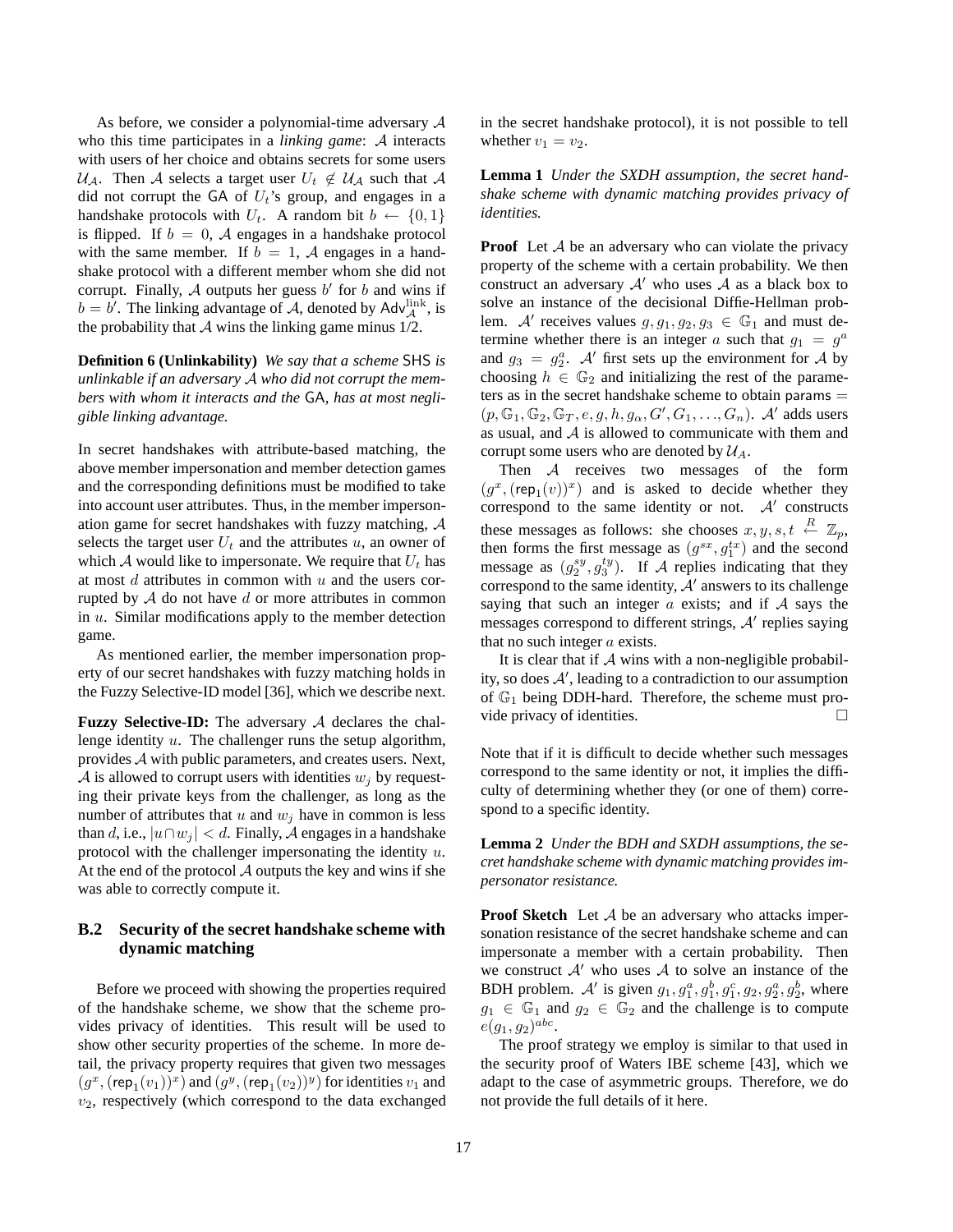The simulator  $A'$  sets an integer  $m = 4q$ , where q is the upper bound on the number of private key queries that an adversary can make, and chooses  $k \stackrel{R}{\leftarrow} \{0, n\}$ . She then chooses a random vector  $X = \{x_i\}_{i=1}^n$ , where each  $x_i \stackrel{R}{\leftarrow}$  $\{0, m-1\}$ , and also  $x' \stackrel{R}{\leftarrow} \{0, m-1\}$ . Additionally, A' chooses a random vector  $Y = \{y_i\}_{i=1}^n$ , where each  $y_i \stackrel{R}{\leftarrow}$  $\mathbb{Z}_p$ , and  $y' \stackrel{R}{\leftarrow} \mathbb{Z}_p$ .

Recall that, for an identity  $v, V \subseteq \{1, \ldots, n\}$  is the set of indices i for which the ith bit of  $v$  equals to 1. Following Boneh-Boyen [8] and Waters [43], we define the functions  $F(v) = (p - mk) + x' + \sum_{i \in V} x_i, J(v) = y' + \sum_{i \in V} y_i,$ and  $K(v)$  as:

$$
K(v) = \begin{cases} 0, & \text{if } x' + \sum_{i \in V} \equiv 0 \pmod{m} \\ 1, & \text{otherwise} \end{cases}
$$

The simulator sets  $g = g_1$ ,  $g_\alpha = g_1^a$ ,  $\tilde{g} = g_2$ ,  $h = g_2^b$ ,  $G' = (g_1^b)^{p-km+x'}g_1^{y'}$  $y'$ ,  $G_i = (g_1^b)^{x_i} g_1^{y_i}$ , and outputs public parameters params =  $(p, \mathbb{G}_1, \mathbb{G}_2, \mathbb{G}_T, e, g, h, g_\alpha, G',$  $(G_1, \ldots, G_n)$ . Notice that now rep $_1(v) = G' \prod_{i \in V} G_i =$  $g_1^{bF(v)+J(v)}$ .

When A corrupts users by querying their private keys,  $A'$  can answer those queries as follows. Suppose that the private key for identity v was requested. If  $K(v) = 0$ , A' aborts and submits a random guess. Otherwise,  $A'$  chooses  $r \stackrel{R}{\leftarrow} \mathbb{Z}_p$  and computes:

$$
\begin{array}{lcl} d & = & (d_1,d_2) \\ & = & \left( (g_2^a)^{\frac{-1}{F(v)}} g_2^r, \ (g_2^a)^{\frac{-J(v)}{F(v)}} \left( (g_2^b)^{F(v)} g_2^{J(v)} \right)^r \right). \end{array}
$$
 Observe that  $d_1 = g_2^{\tilde{r}}$  and  $d_2 = g_2^{ab} \left( g_2^{bF(v) + J(v)} \right)^{\tilde{r}}$ , where

 $\tilde{r} = r - \frac{a}{F(v)}.$ Once  $\mathcal A$  declared the target user  $U_t$  (with credentials  $G_t$ and  $R_t$ ) whom she would like to impersonate, the simulator needs to send to A a message of the form  $(g^x, g^y)$ rep<sub>1</sub> $(G_t||R_t)^x$ ). Let  $v^*$  denote the string  $G_t||R_t$ . A' first checks whether  $x' + \sum_{i \in V^*} x_i = km$ . If the equality does not hold, the simulator aborts and submits a random guess. Otherwise,  $F(v^*) \equiv 0 \pmod{p}$  (which means that  $\exp_1(v^*) = g_1^{J(v^*)}$ , and A' sends  $(g_1^c, (g_1^c)^{J(v^*)})$  to A. Finally,  $A'$  submits the key that  $A$  outputs as the answer to her challenge. Note that if  $A$  is successful in computing the key, A' receives from it  $e(g_1, g_2)^{abc}$ .

A detailed analysis of the success probability of  $A'$  can be found in [43], and we omit it here.  $\Box$ 

#### **Proof of Theorem 1**

*Correctness:* If the participants satisfy the rules of the handshake protocol, they will successfully share a common key, as was shown in Section 5.1.

#### *Impersonator resistance:* By Lemma 2.

*Detector resistance:* In the member detection game, the adversary A selects an (uncorrupted) user of her choice  $U_t$  and engages in a handshake with that user. The goal of the adversary is to distinguish between interaction with that user and a random simulator. Since in this scheme during the handshake  $U_t$  sends only  $(g^x, (\mathsf{rep}_1(v))^x)$ , where v is the expected identity of the other end, this message can be generated by anyone. Therefore, A cannot determine whether it was sent by  $U_t$  or a simulator. And by Lemma 1 A cannot recover v from this message to make her decision based on the string  $v$ .

*Unlinkability:* In the handshake protocol, the participants do not send any information about their own credentials, but instead they only send information about the credentials they request from the other party. This trivially implies that an adversary cannot tell apart requests by the same or different users.

However, since the credentials that users request from others and their own credentials are highly correlated, we require that it is not possible for the adversary to determine whether she was asked to provide the same or different credentials in the linking game. Lemma 1 shows that any adversary cannot do this with a non-negligible probability.  $\square$ 

## **B.3 Security of the secret handshake scheme with fuzzy matching**

Similar to the previous scheme, we first show that, given messages destined for two recipients, it is not feasible to tell whether they were constructed using the same or different identities (i.e., sets of attributes).

## **Lemma 3** *Under the SXDH assumption, the fuzzy secret handshake scheme provides privacy of identities.*

**Proof** The proof is similar to the proof of Lemma 1, and the reduction proceeds in the same way. That is, assume that adversary  $A$  attacks privacy of the scheme. We construct  $A'$  who is given an instance of the decisional Diffie-Hellman problem  $g, g_1, g_2, g_3 \in \mathbb{G}_1$  and uses A to make her decision.  $A'$  uses g to set up a fuzzy secret handshake scheme and publishes parameters params =  $(p, \mathbb{G}_1, \mathbb{G}_2, \mathbb{G}_T, e, g, h, g_\alpha, n, d, G_1, \ldots, G_{n+1}).$  A' adds users and lets  $A$  to interact with them and corrupt some of them. Then  $A$  receives two messages of the form  $(g^x, \{T_1(u_i)^x\}_{i=1}^n)$  and is asked to decide whether they correspond to the same identity or not. To construct these messages, A' first chooses  $x, y, s, t \stackrel{R}{\leftarrow} \mathbb{Z}_p$  and  $T_2, \ldots, T_n \stackrel{R}{\leftarrow}$  $\mathbb{G}_1$ . Next,  $\mathcal{A}'$  sets the first message to  $(g^{sx}, g^{tx}_1, T^x_2, \ldots, T^x_n)$ and the second message to  $(g_2^{sy}, g_3^{ty}, T_2^{y}, \ldots, T_n^{y})$ . If A says that they correspond to the same identity,  $A'$  replies to her challenge saying that there is an integer a such that  $g_1 = g^a$